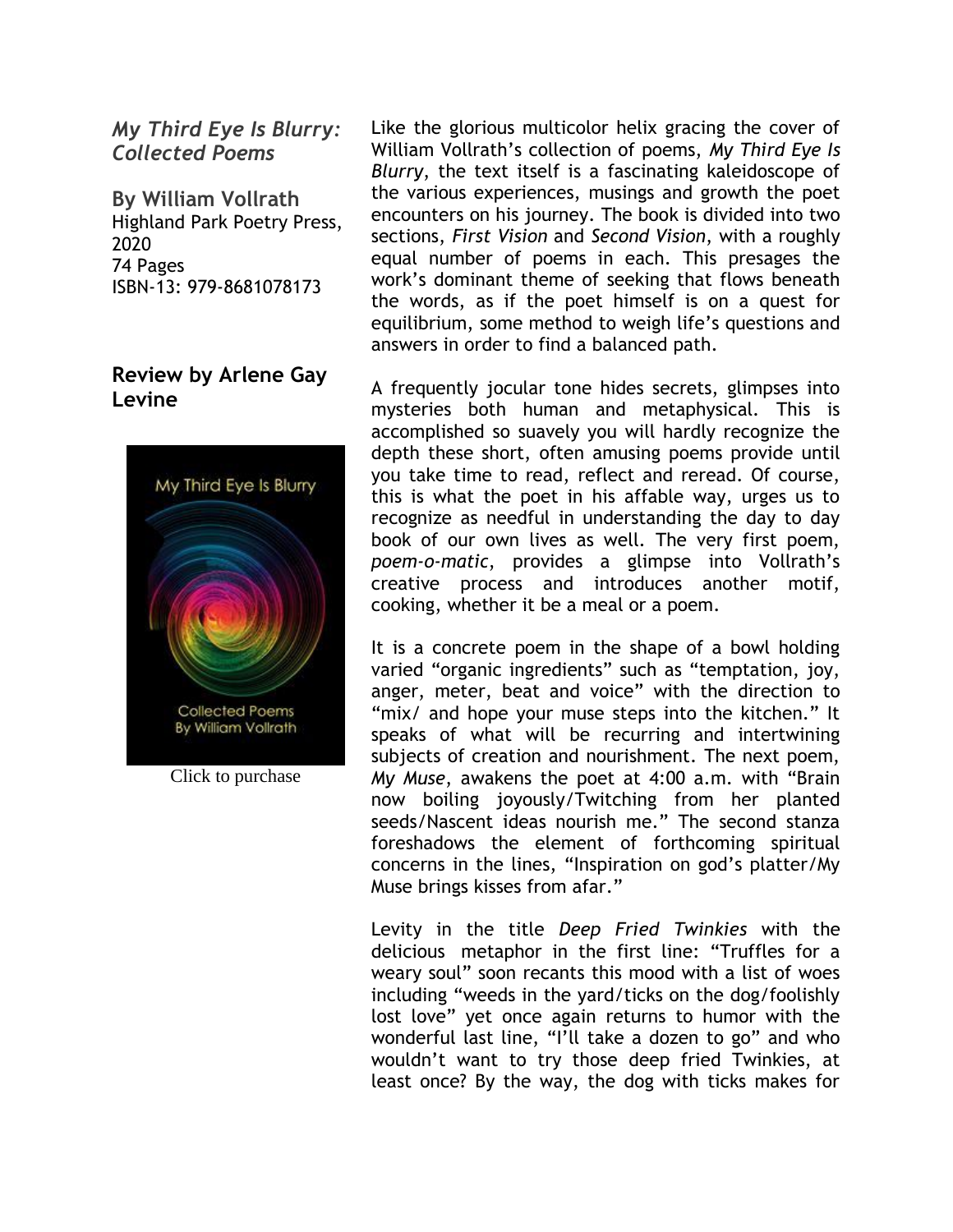one of my favorite poems in section I, *Taking My Dog Fishing.* You feel the poet's joy from the "sparkling sun, champagne air" and how the "clear water at the county park/begs for our presence/for our absolute focus/on the shimmering movements gliding just beneath."

*First Vision* also contains the moving *Pieces of My Soul* that seems to me to be a synthesis of the human drama of the poet's life and his plea for intervention of numinous forces to set things right. He speaks of "forgotten triumphs/hollow victories" that are "stacked in dim crawlspaces and/cobwebbed corners of the mind." Poignant, the last few lines explain "pieces of then/anxiously waiting/a caretaker's /healing broom."

Section 2, *Second Vision*, more serious in tone, builds to a crescendo toward the growth of the soul through trial and tribulation toward wisdom and understanding. In *Pregnant*, Vollrath shares "I surrender myself…/servant to suggestion" who is "peaceful in my solitude" and closes with "I shall bear an idea." Other stand-outs include *Kill the Buddha*, which speaks to the search for enlightenment, the eloquent *Jade bi at the Freer Gallery,* asking if the jade disks might "suggest the secret/to our sacred cycles/ of birth and death and birth" and the closing poem of the collection, *Connected*, which offers the pearl of wisdom the poet has won from his journey on earth thus far.

A seeker of answers, trying with his words to parse the duality between the real world and The Real, William Vollrath is at his best when he mulls over life's paradoxes with the eye of an experienced traveler. *My Third Eye Is Blurry: Collected Poems* would make a fine guide and provide food for the mind, heart and soul of any reader.

===ABOUT THE REVIEWER: **Arlene Gay Levine** is the author of *39 Ways to Open Your Heart: An Illuminated Meditation* (Conari Press,) and *Movie Life* (Finishing Line Press). Her poetry and prose have found a home in *The New York Times*, numerous anthologies, and journals including *Chiron Review*, *The MacGuffin*, *Quest* and *Frogpond*.

Posted December 1, 2020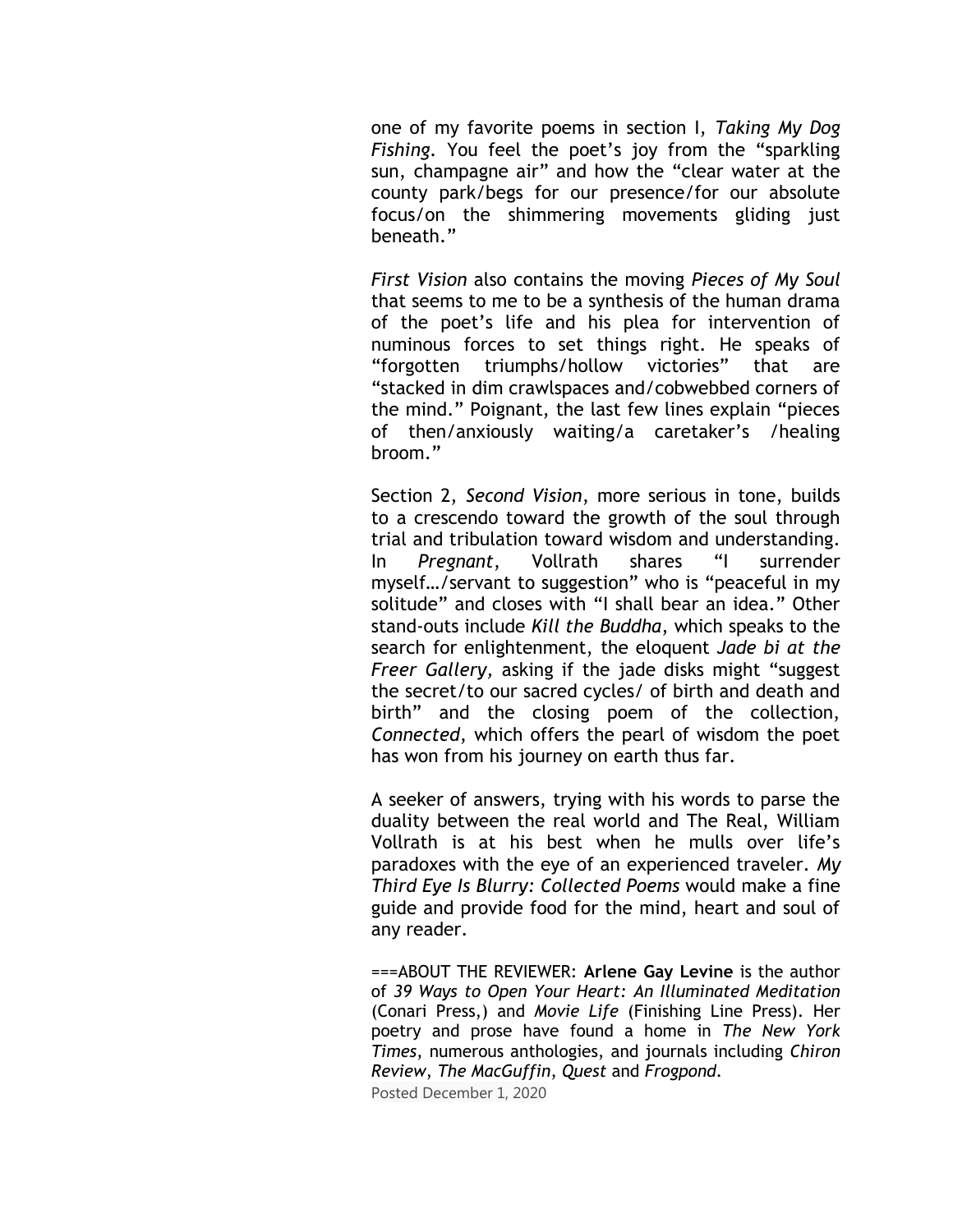# *Rites of Paradise*

**By Geoffrey Heptonstall** CyberWit.net, 2020 78 Pages ISBN-13: 978-9389690491

### **Review by Barbara Eaton**



Click to purchase

Geoffrey Heptonstall, in his new collection, *The Rites of Paradise,* offers poems that are a comfort in these trying times. These poems are meant to be read in quiet solitude, and read more than once.

*The Rites of Paradise* is dedicated to Debbie, who served as inspiration. The first poem, "The Second Time I Saw You," is a touching tribute and a wonderful introduction. But Debbie remains a shadowy figure. Most of these serious and learned poems deal with the arts: music, sculpture, and literature. As the poet claims, "There is no death in art." His work quietly affirms his faith in a life after death.

While the poems in the first section, "The Bird of Paradise," recall the Victorian poets, the second section, "Oceans and Islands," brings the Romantics to mind. References to Odysseus and *Moby Dick* make clear that the oceans he speaks of are the strife of life. The islands, similarly, are islands of the mind, and we are "lovers in a storm." But Heptonstall is confident that "life will last forever," and the faithful will be guided gently home.

Curiously, the last five stanzas of "An Island in the Mind," (pp. 29-30) are repeated in "Memento Mori" (p. 70). The poem, "Not Every Thought," also appears twice (pp. 64 and 73).

The third section, "More Songs for Her," is reminiscent of the Pre-Raphaelites, particularly the Rossettis. These poems are melancholy, but they resonate with understated emotion. In Heptonstall's austere language, his well-crafted images come as a welcome surprise.

*The Rites of Paradise* is highly recommended for poets and anyone seeking solace in a storm.

===ABOUT THE REVIEWER: Barbara Eaton is a poet and semi-retired community college instructor.

Posted December 1, 2020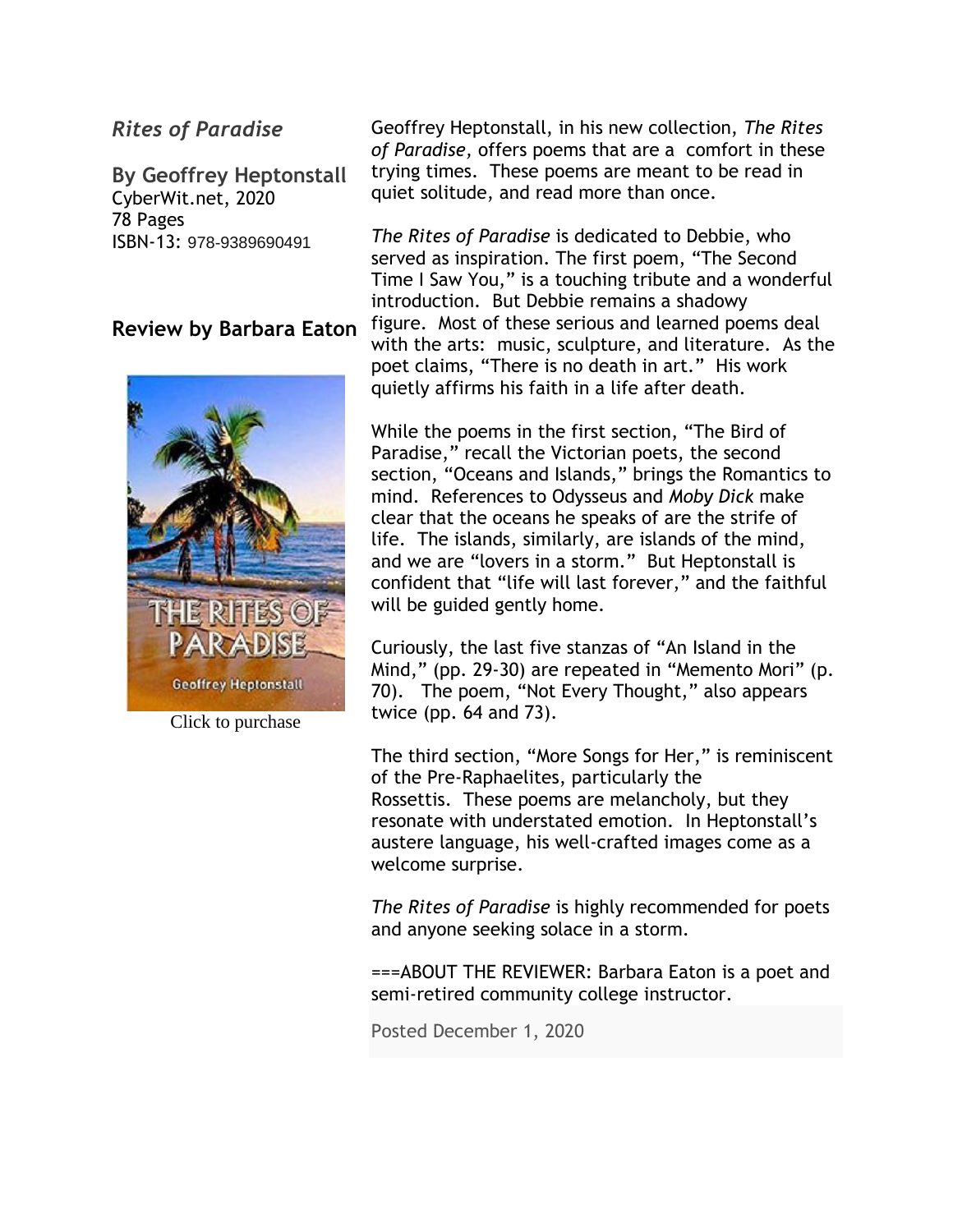*Star Gazing: Poems of Astronomy*

**By Miriam Sagan** Cholla Needles Arts & Literary Library, 2020 136 Pages ISBN-13: **978-8651830473**

## **Review by Jan Chronister**



Click to purchase

What most impresses me about this collection of poems by Miriam Sagan is that she could write so many that connect to one subject! Sagan literally takes on the universe and presents it in a way that is as aweinspiring as the subject itself. There is a cohesiveness to the book that feels natural and comforting. One device that helps link the poems together is the repetition of certain elements: boats, water, moon, darkness, eclipses, telescopes, and, of course, stars. Recurring images such as the woman chained to a rock and keys to locks also tie the poems together.

Sagan presents straightforward experiences, often related to astronomy, and turns them into philosophical statements. Despite the warning we have all been given not to look directly at the sun (or similar blinding objects), she does just that and comes away with revelations she shares with readers. One of my favorite poems in the book is "The Astronomer's Wife." It is a college experience I definitely relate to.

Many poems seem to be written in some form, but only one piece is actually identified as a pantoum. The poems with repeating lines seem to reflect the nature of celestial events—they recur as predicted and often mystify the viewer. A table of contents (and even a page of "notes") would be helpful, but then it would be hard to deal with the numerous haiku-like pieces that appear on a regular basis, usually several to a page. I personally do not care for poems that begin lines with capital letters when not starting a new sentence, but I know it is done by many poets. I find it difficult to follow the thought, but sentence style has always been a strong preference of mine, though other readers are not bothered by it. I do appreciate Sagan's short lines, a style I also prefer.

Sagan deftly references her Jewish heritage without making it obvious. Her skill in doing this adds an important personal element, as does the poem "Cosmos" in which she answers the question about Carl Sagan that is sure to be on every reader's mind. I find the strongest part of the collection to be the series of three poems titled "Star Axis." Here is where we learn that Polaris is only our North Star for 2,000 years, and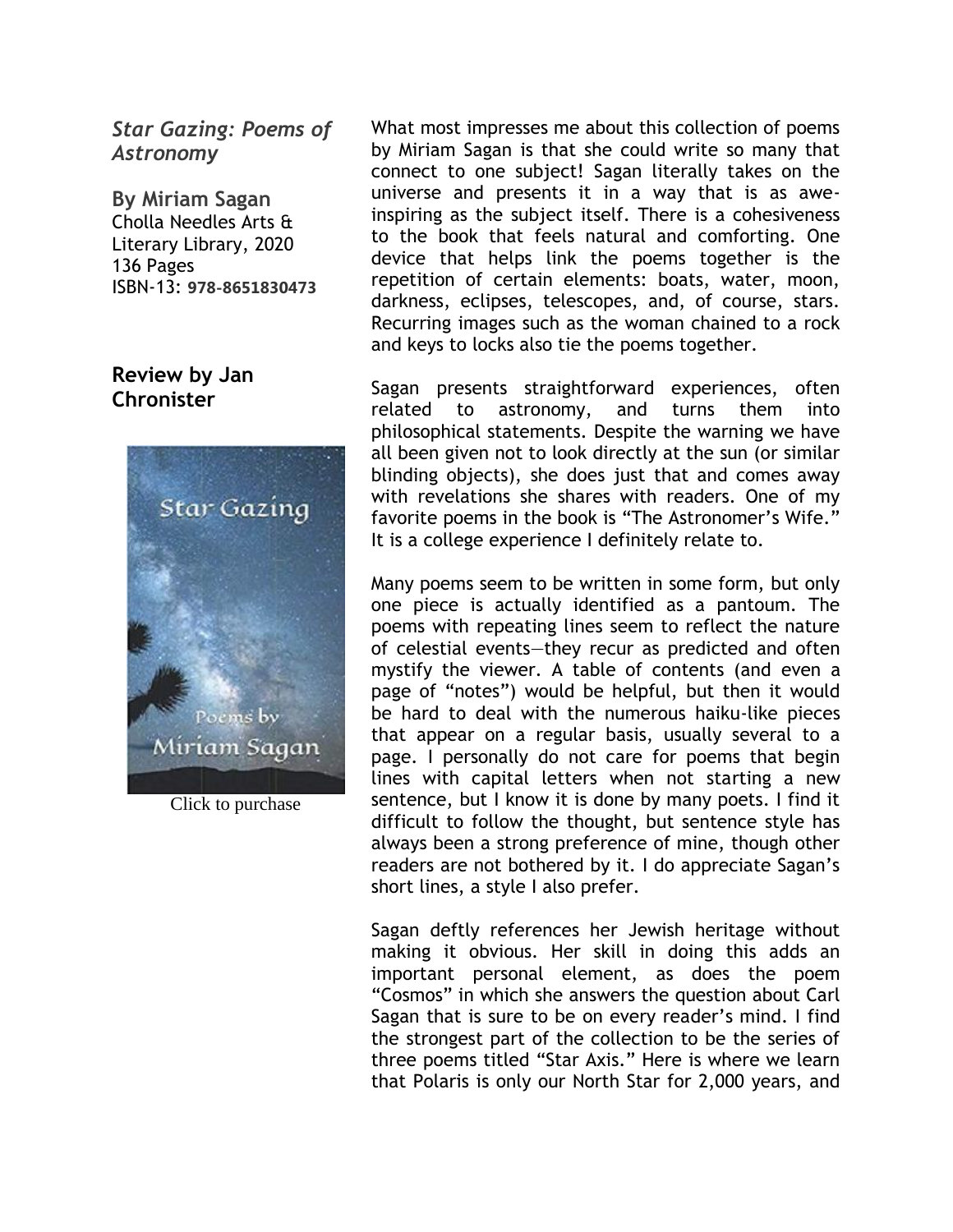then things change. The collection ends on a masterful note when Sagan pens a poem for each of the planets. I especially like "Jupiter: Patriarch" where her voice emerges loud and clear: *it's never too early, or late,/to learn to say:/fuck with me, you die.*

After reading *Star Gazing*, I found myself wishing for more personal, subjective details. The poet has been to many fascinating and exotic locales, but her reaction to them seems to be more scientific than emotional. In a way, this does allow the reader to step up to the telescope with her and stare directly at the sun, so to speak. In the end, Sagan proves to be a likeable, competent guide to the practice of star (and planet) gazing.

===ABOUT THE REVIEWER: Jan Chronister is currently serving as President of the Wisconsin Fellowship of Poets. Her chapbook, Target Practice, was published by Parallel Press in 2009. Posted December 1, 2020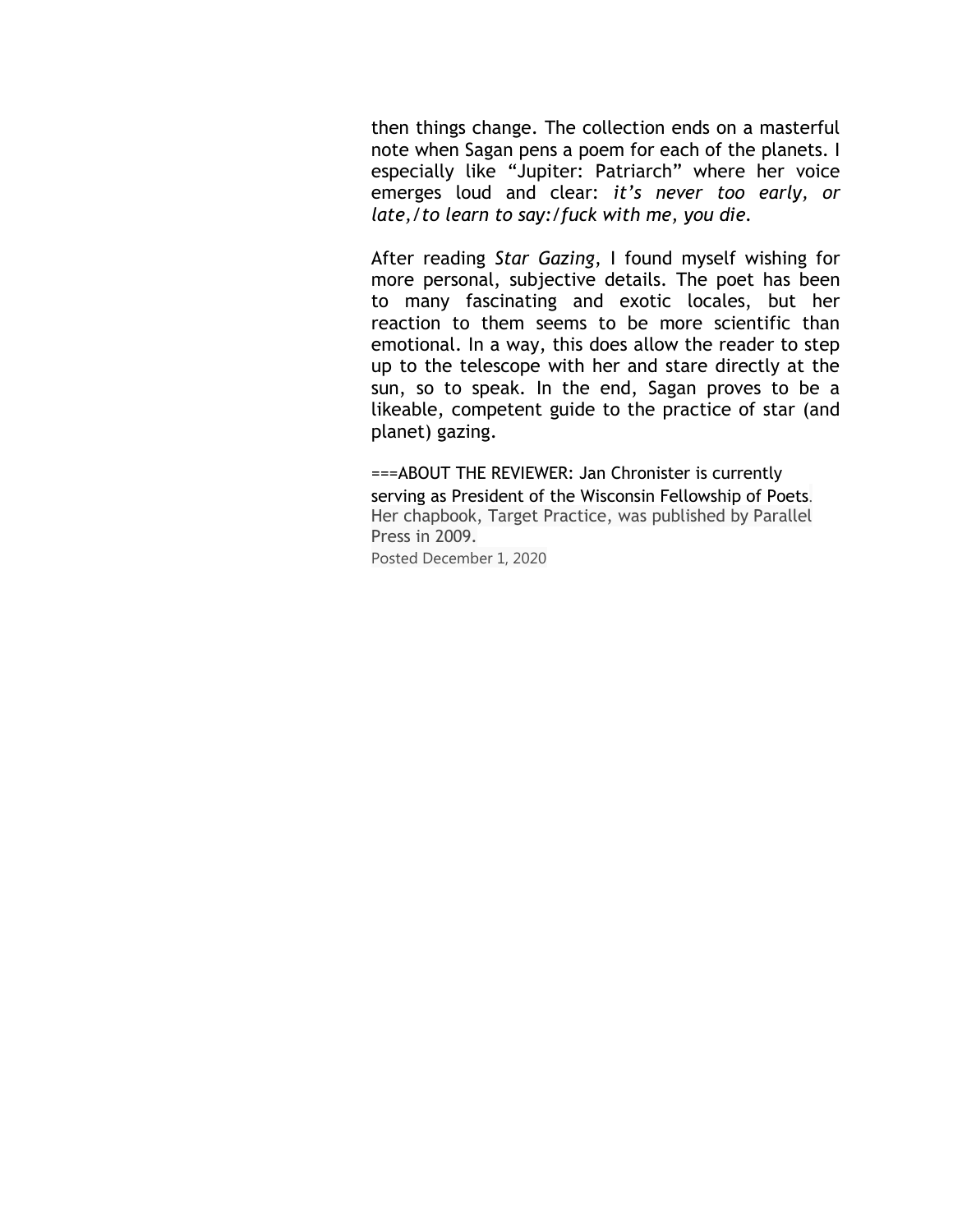# *Throwing The Crown Jacob Saenz*

*APR/Honickman First Book Prize winner* Copper Canyon Press, 2018 80 Pages ISBN-13: 978-0983300861

# **Review by Mike Freveletti**



Click to purchase

What does it mean to be a poet of place? The best example, at least for me, is Paterson by William Carlos Williams. The poet Jacob Saenz with his collection, *Throwing the Crown*, has given us poems of a place, Chicago, and of the self. You see, what Williams gave us in Paterson was the connection between man and the city but Saenz, if I can continue with the comparison, tells a story about the evolution of self with the city as backdrop. This is a beautiful set of seemingly autobiographical poems, an exploration of what it means to grow up a young man of color in circumstances that not every reader will understand from their own history. That's okay. Saenz is a welcomed Virgil, our poetic guide, through this beautiful collection.

It's hard not to see this book in some ways as a guide to the poet's Chicago. Poems like the "Blue Line Incident", a reference to the "L", puts you right there on the train headed through downtown. The poem kicks off with a startling line, "*he was just some cokedout/crazed King with crooked teeth/& a tear drop forever falling",* an arresting image that prepares us for a poem not really about this 'King' but what he stands for. They speak in a language, the language of street gangs and develop a mutual respect even if it is a sort of facade. The unexpected violent lines at the end, *"I was wishing for a life-/saver & he took, hooked him in/& had him say goodbye like we was boys/& shit when I really should've/gutted that fuck w the tip/of my blue ballpoint."* The contrast between the narrator pretending to be a gang member and the violence considered once the man has gone away not only takes the poem in a surprising direction but also says a lot about what situational awareness means for this young man. He's both a pretender and not. What decision will he make next time?

Saenz is clearly a born storyteller, but he is not without formal poetic strength. The poet gives us a sonnet, "Sonnet of the Dead" that boasts the camp of a horror movie within the framework of a sonnet, all with a subtitle referencing Dawn of the Dead. A neat juxtaposition that will have some formalists both scoffing and slightly frightened at the same time. It's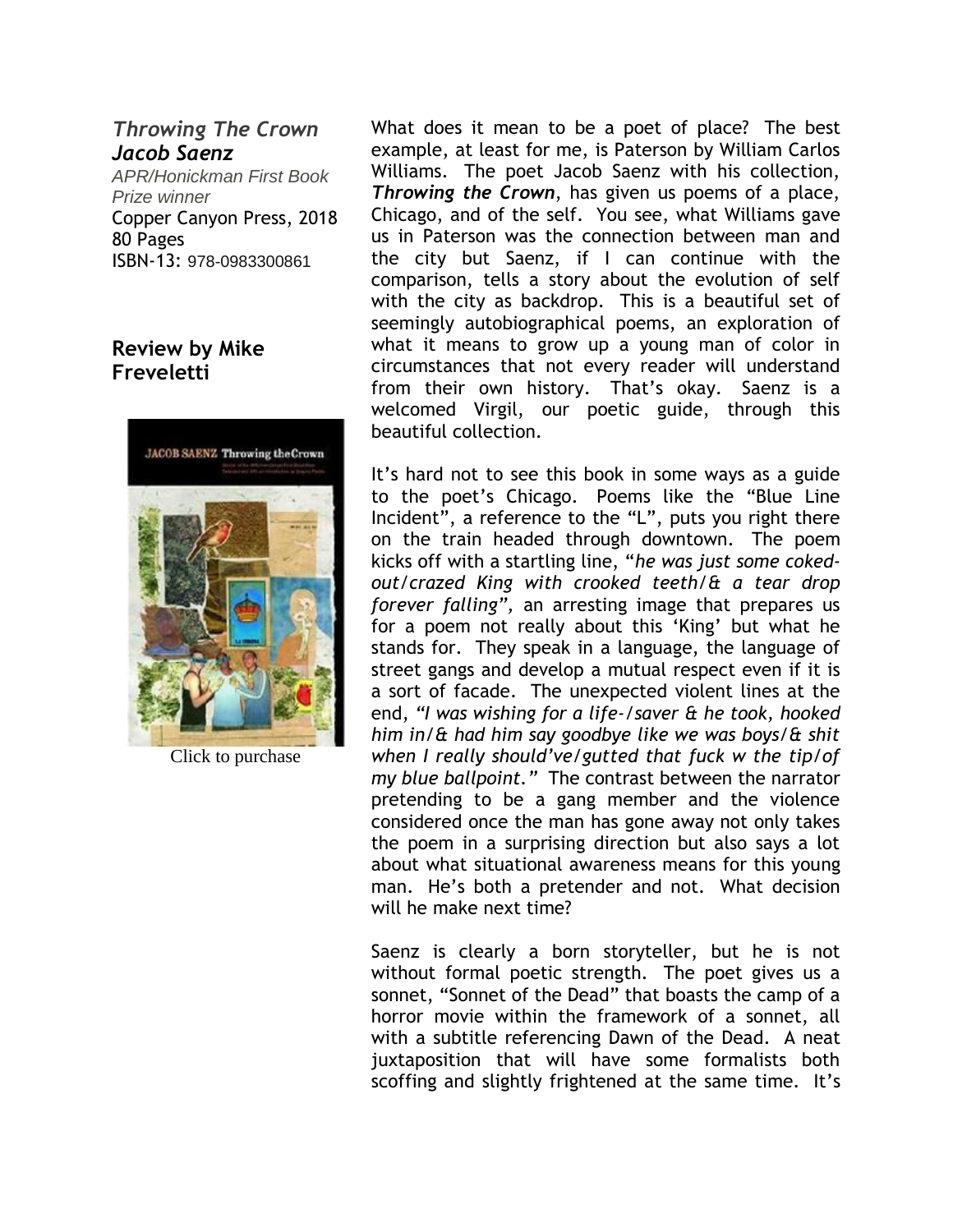important to point out that this is a perfect example of what Saenz does so well in this collection, fun and serious together. A poem about masculinity might sit right next to a poem entirely about baseball.

My favorite poem in the collection is written about a mother-son relationship. "Poem for the Mother" struck me emotionally because of its simplicity. It's a lineage of moles and freckles that get passed down from generation to generation, *"as a kid I grabbed hold/of the moles on your face & neck/handled them like pearls of the earth/you said it was payback for the times/you play w grandma's when you were small."* I know as a kid I was pulling my Mom's hair, her necklace, her skin, and you know what she did? Nothing. Just kept on loving me. How lucky we are to be reminded of the unconditional and really, unquestioning, love of a mother.

I can recommend this book for a lot of reasons. The historical sketches based around the city, the story of growing up as a boy of color, the formation of that boy's body and beliefs, the family narrative as a through line throughout the collection. Any of those would do. Saenz is a poet of place and this unique book is a debut to remember.

===ABOUT THE REVIEWER: Mike Freveletti is poet, short fiction writer and occasional dabbler in literary criticism. His work has appeared both online and in print. Posted December 1, 2020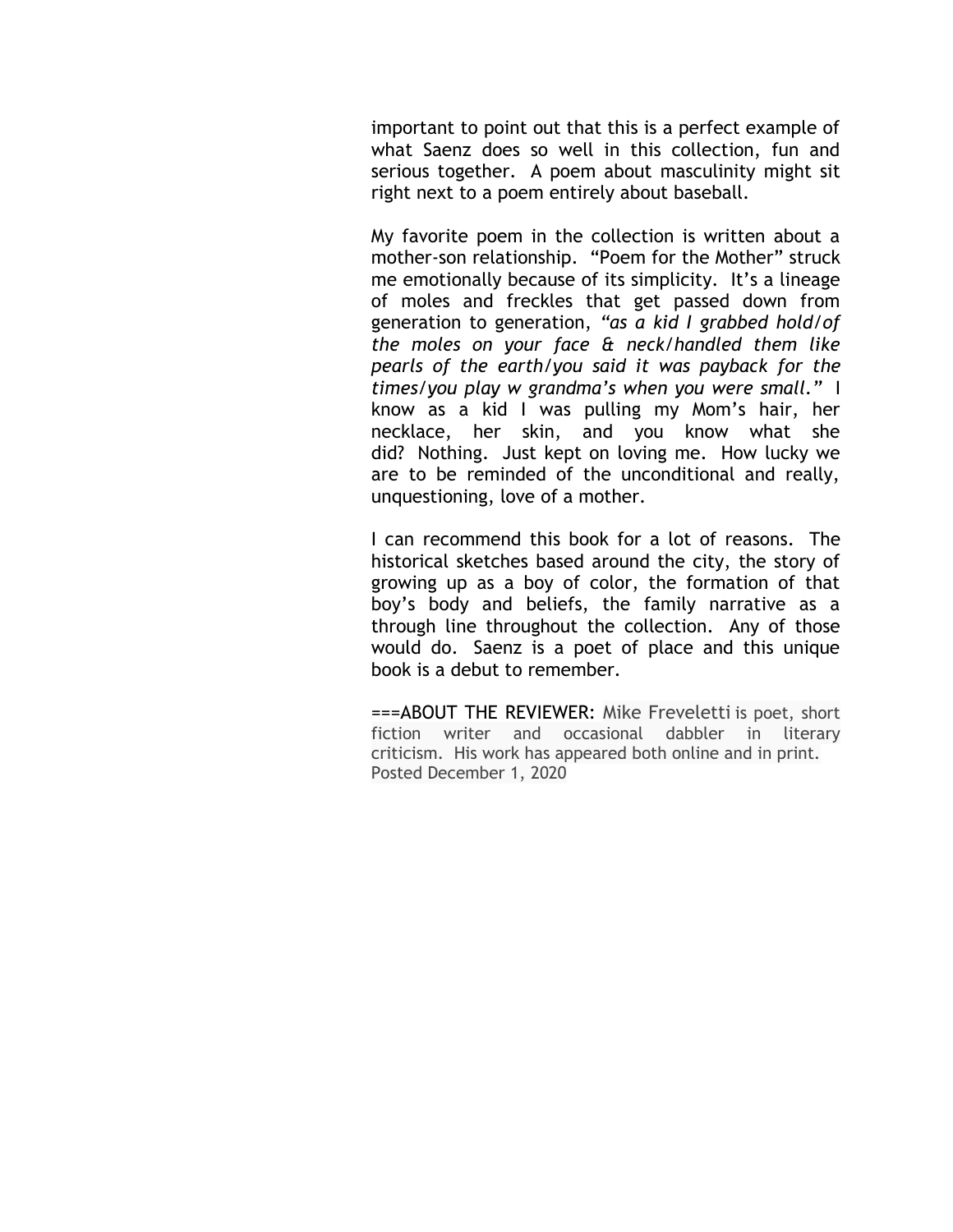*Get Up Said The World*

**By Gail Goepfert** Cervena Barva Press, 2020 124 Pages ISBN-13: **978-1-950063-24-6**

# **Review by Caroline Johnson**



Click to purchase

"How do we persist in this living?" asks Gail Goepfert in the opening lines of her first poem in this collection. Now, more than ever, do we need an answer to this question, which Goepfert attempts to answer throughout the 121 pages of narrative and lyrical poetry.

Each poem is preceded by a carefully chosen word and its dictionary definition, giving us a template and theme to the poem before we read it. In "What Keats Knew," Goepfert explores the term "élan vital" and asks what matters. "There is risk in thinking / I have anything to say," she writes, but in the end relies on Keats's answer: "*The poetry / of the earth is never dead."*

The narrative poem, "Tête-à-tête at Trader Joe's," describes the poet's encounter with an elderly woman at a grocery store. Both are plant lovers and Goepfert describes their poignant conversation about flowers beautifully. "Do you know the secret to getting peonies / to bloom?" the narrator asks the woman by way of introduction. This is followed by a heartfelt conversation and attention to detail about a stranger who becomes almost a friend on the page by the end of the poem.

In "Life Lists Not Just for the Birds," the poet describes an abandoned robin's egg and other birds, relating them to a violent Chicago weekend. The word "incredulity" precedes that poem, "the quality or state of being unwilling to admit or accept what is offered as true." Other poems touch on witnessing a suicide, fishing, and a touching elegy for her coal miner grandfather.

In "Cold Calling," a prose poem that starts out describing some unpleasant jobs, Goepfert writes in detail about having to call one of her older students who is falling behind. She describes the litany of real life problems the student talks about and we, as readers, are drawn into his personal tragedy. Similarly, Goepfert describes her mother's double mastectomy in "While Spooning Jelly on Toast" with touching details that make us feel her compassion.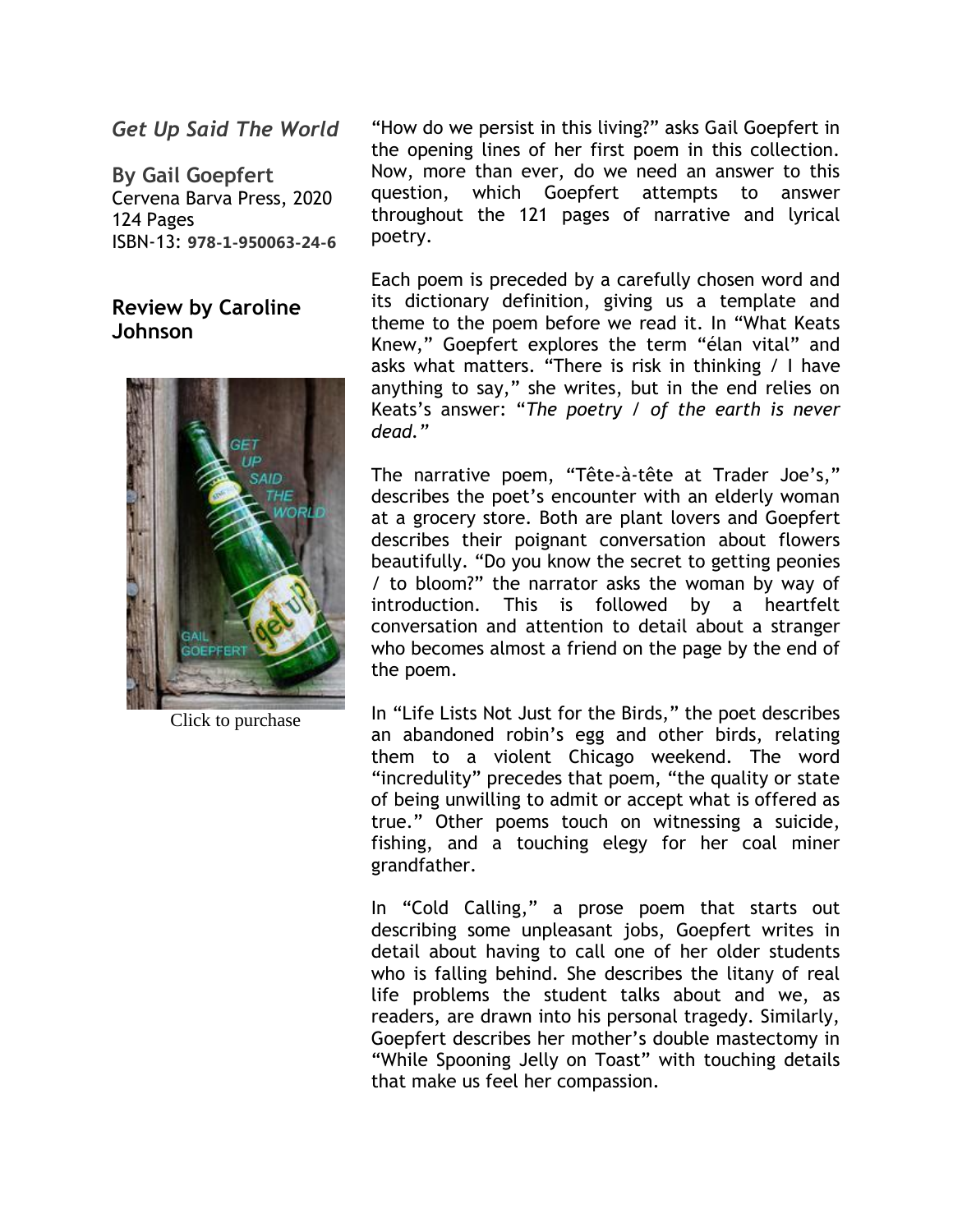In all of these poems, the poet adds a human connection that is reminiscent of poets such as Philip Levine and his portraits of people he knew, especially workers. In "Salting Ash," Goepfert describes her mother's instructions for her funeral:

> "I don't want a casket beneath the ground. Strew some ash of me with the couch and crab that ride the steady clout of wave--pain-free I'll tumble in the foam. Let the gulls cry and the terns squawk making tattoos in the sand." (p. 57)

Goepfert also includes some ekphrastic poetry in the collection ("Sisters"), and many poems containing sensual language, such as this description in "Easing in":

> "…The bicycle bell's jingle breaks through, clear and clean as picked bone like the luminous cells in me.

 Can I settle into the stretch of skin I was given at birth? I refuse to hush the beebox inside me." (p. 71)

And in "In the Glass of My Eye," she writes, "How is it possible / that I taste with my eyes?...I gather light / coming and going."

Indeed, like Goepfert's other books--the chapbook *A Mind on Pain* (Finishing Line Press, 2015), and *Tapping Roots* (Kelsay Books, 2018)--she explores human connections as if through a glass lens, each poem a prism of light. In one of the final poems in this collection, "The Practice of Gratitude," Goepfert thanks her body for waking, for the dawn now before her: "*Thank you*, I repeat / these word to my body."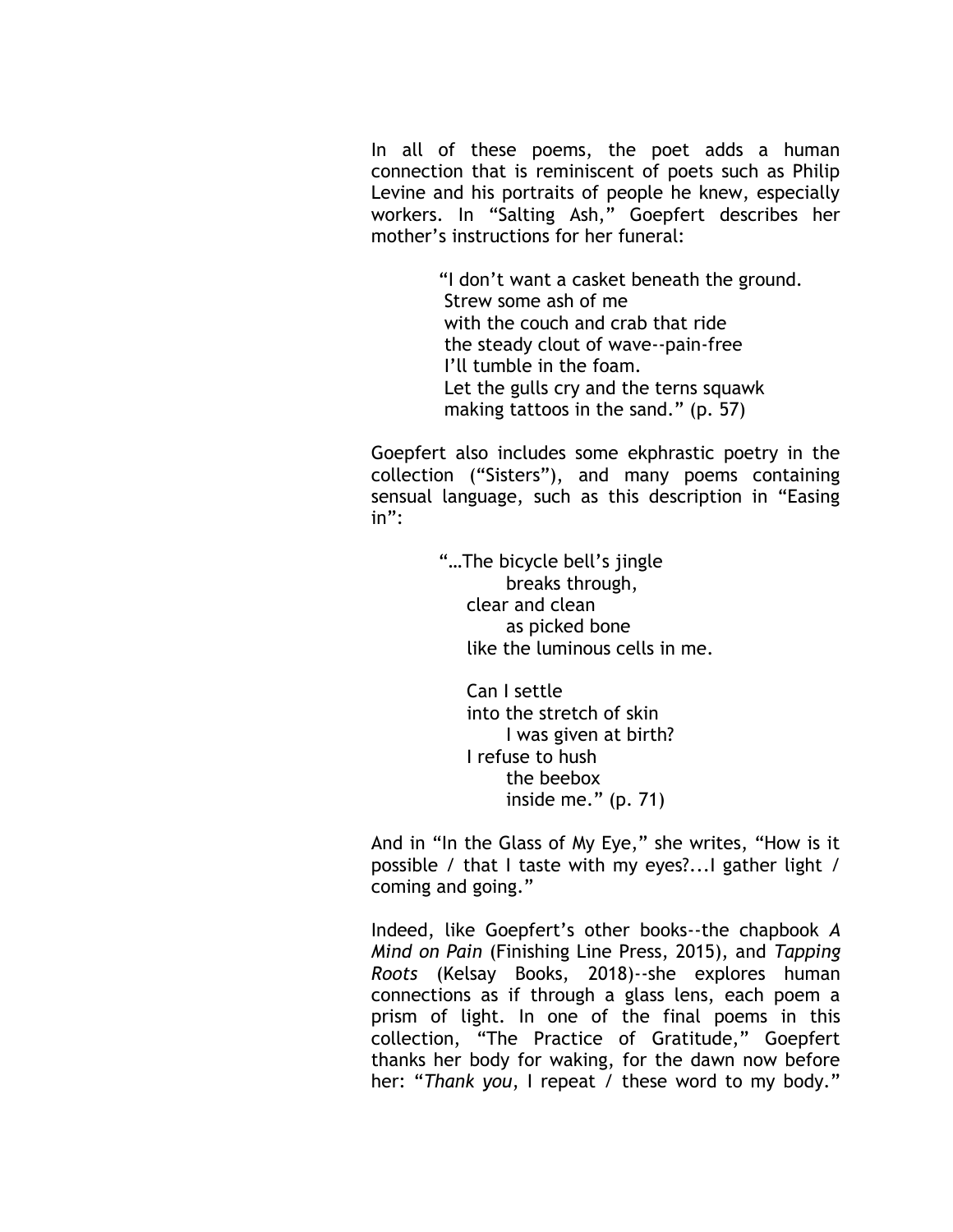Thank you, Gail, for offering up such a beautiful collection to the world.

===ABOUT THE REVIEWER: Caroline Johnson is currently the president of Poets and Patrons of Chicago. Her first full-length collection of poems, *The Caregiver*, was published by Holy Cow! Press in May 2018.

Posted December 1, 2020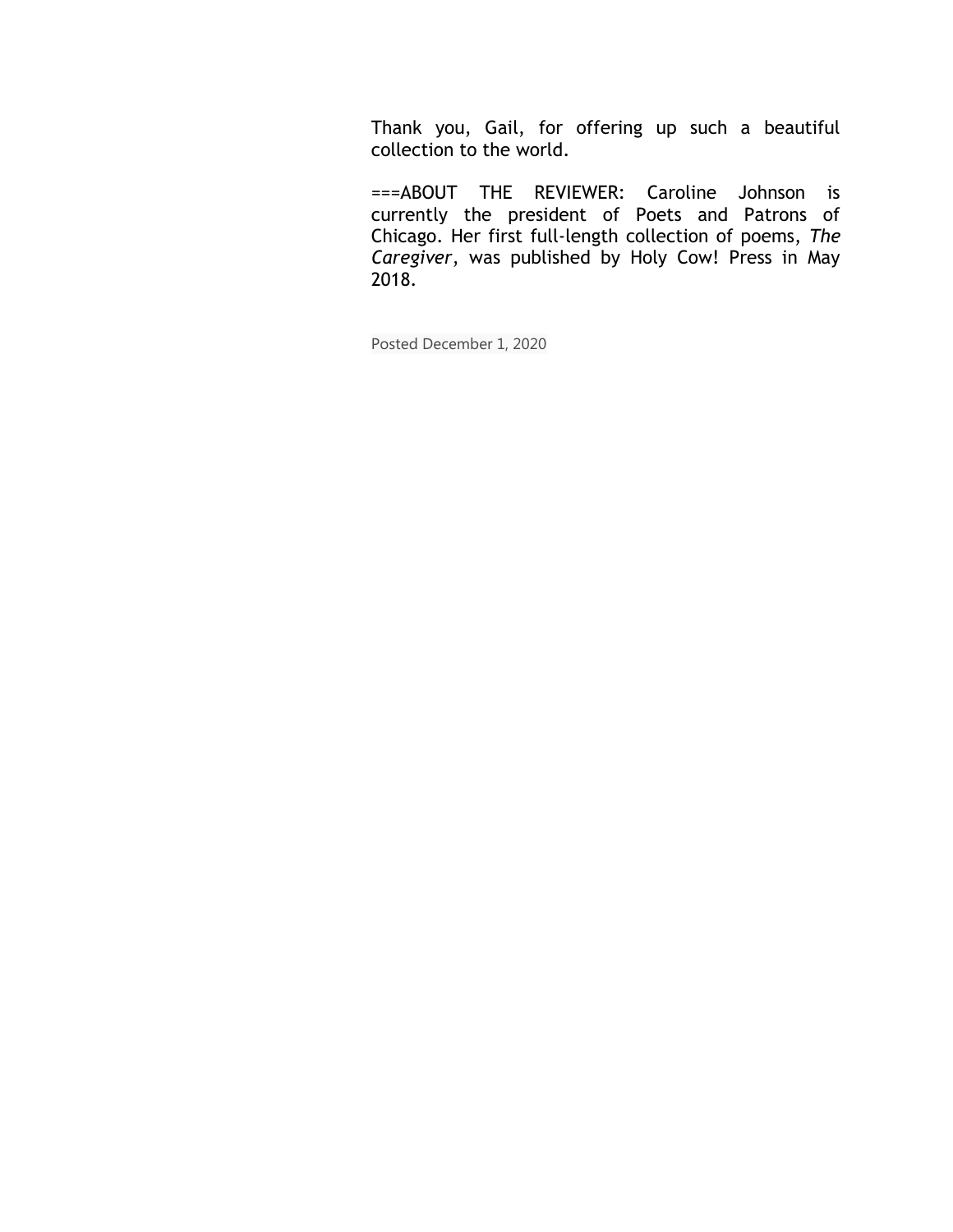#### *Little Kings*

**By Peter Kahn** Nine Arches Press, 2020 231 Pages ISBN-13: **978-1-911027-97-3**

## **Review by Elizabeth Joy Levinson**



I am heading into year fifteen in the classroom, except I won't be in the classroom this year, at least not to start. And while I am relieved that this is the direction my district decided to go in, I am heartbroken at the same time, missing those first few weeks of community building with new freshmen, and reuniting with students I taught last year -- though our time together was ended abruptly, our reunion will be all the more poignant. Which is probably why Peter Kahn's *Little Kings* has me feeling some kind of way. The bittersweet nature of many of the narratives throughout, and the overall narrative effect of the collection, so closely mirrors my own bittersweet.

The poems in the collection are narratives, each a snapshot, a quick peek at a man's life, his memories, the people he has loved, the people he could not love enough. And together, these poems build a life, but like memory, they do not move chronologically, rather, they move back and forth through time. They flow like recollection, that one time reminds you of another time, and so on. Something meaningful when you are six may inform something you need to learn at 36.

For instance, the title poem, which appears early in the collection, recounts a pre-teen's experience getting drunk with friends, unsupervised "cautious/ then, as now, listening to the retching." The narrator learns from his friend's mistakes, pacing himself with the maturity of memory. But this poem is juxtaposed with the poem, *Tuesday Mornings at Neon Street Center for Youth*, in which we see young people who did not learn from their friends' mistakes, and while the poet does not pull his punches, his lens is compassionate in its honesty, the recognition of someone who wasn't quite there, where these youth are, but maybe nearly, maybe adjacent, as the previous poem intimates. "Do not look into the white eyes/ of the future or you will hit snooze/ until the sun puts itself back to sleep." The narrator keeps showing up, despite the fatigue, despite the secondary trauma. This is the lens we all need right now, Kahn's lessons in compassion a reminder to keep showing up for each other.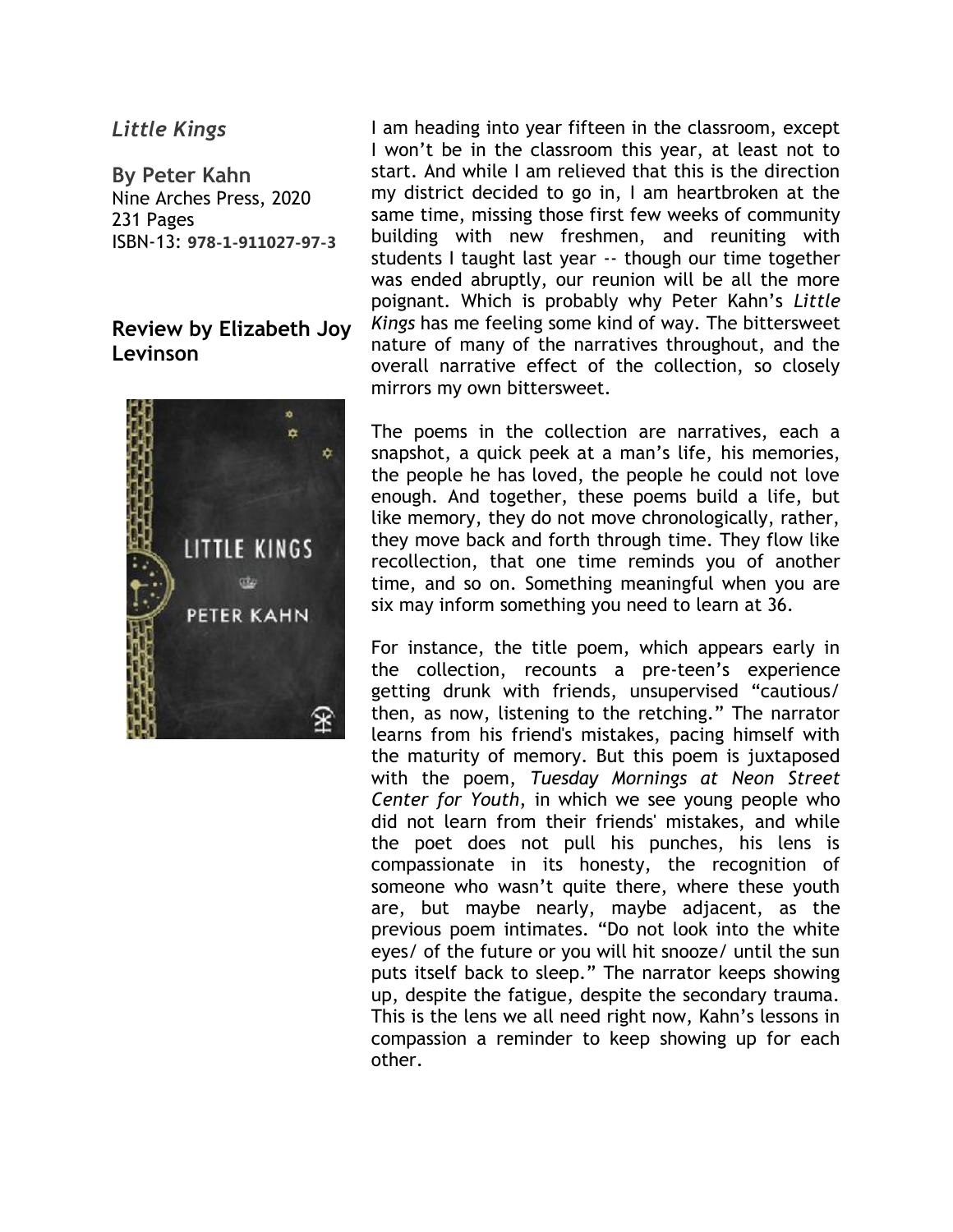===ABOUT THE REVIEWER: Elizabeth Levinson is a Chicago based poet and high school teacher. Her second chapbook, Running Aground, is available for advance orders from Finishing Line Press.

Posted November 1, 2020

*Late Night Talk Show Fantasy*

**By Jennifer Dotson** Kelsay Books, 2020 86 Pages ISBN-13: 9781952326035

# **Review by Gay Guard Chamberlin**

Late Night Talk Show Fantasy & Other Poems



**By Jennifer Dotson** 

Even before you open Jennifer Dotson's delightful fulllength book you may find yourself captivated by its inventive title and boldly colored hand-drawn caricatures. The cover practically invites you in to root for her imagined famous talk-show-circuit poet. Take a look at the opening lines in the collection's titular first poem: *The world famous poet / chuckles with the late night / talk show host and the two / trade dazzling word play…*Indeed, this book is filled with "dazzling word play" – and more that will entice, entertain, educate, and fulfill experienced lovers of poetry as well as newcomers.

Smartly divided into four sections corresponding to a late-night talk show format *(The Opening Monologue, The House Band, The First Guest, The Non-Sequitor Comedian),* Dotson's 48 poems range from quirky to deep, funny to philosophical, like a quickly shifting array of talk show guests. This is a poet who doesn't underestimate the intelligence of her audience. Her writing is accessible, smart, and chockful of the tiny vivid details so essential to making a poem come alive. Here is a slyly sensual short poem called "Cooking Together":

*It wasn't my first BBQ. When we met, I feared I was just a crust, a shell, a broken yolk but your savory attention set my broth to boil. You whisked my batter to a froth and I quickly flipped my outlook on life and love. You didn't sear me with your flame*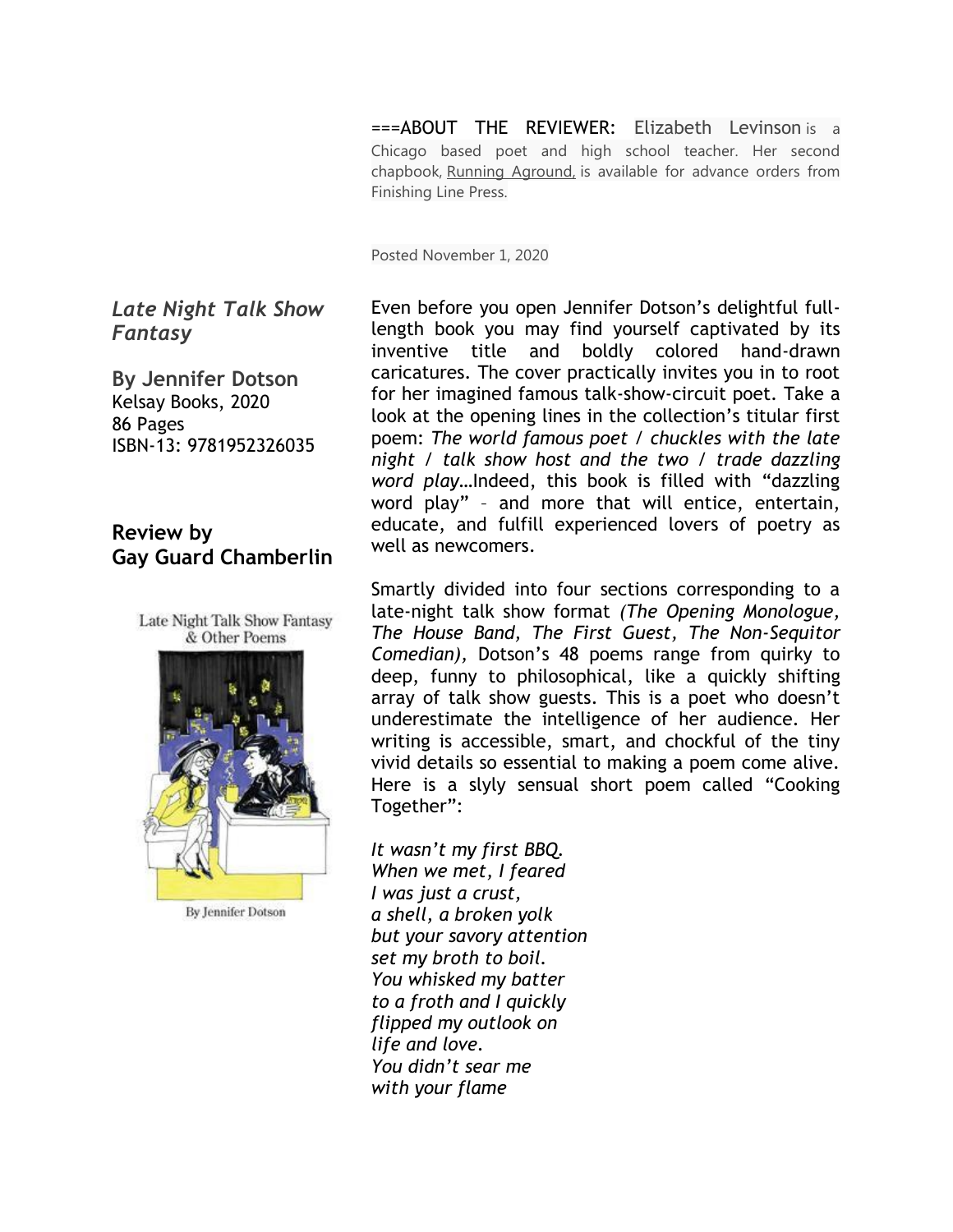*leaving my insides raw or frozen, instead you braised me with wine and herbs and I've been simmering your spicy stew ever since.*

Dotson excavates both the historical and the personal past through pieces like "Edwin Booth's Dagger" and "When My Mother Met John Travolta," and imagines the future in "Space Tacos" and "Dear Future Self at 99" (and aren't those four titles just deliciously intriguing?). Evocative memories from childhood and of family life, rural and urban, abound. Of special note is "Driving Lessons," a 7- sectioned poem. Each part is titled with a car engine part or function relating to her first experiences learning to drive through the years until her own children are learning. Notice how adroitly the poet builds tension in this excerpted from Section II titled "Pressure Plate":

*A College junior at eighteen, I am determined to learn on my summer break. Sears Driving School sends Mr. Johnson to instruct me. Today we're going to learn drive-thru. Not as simple as it sounds. Pull the car close enough to the menu microphone but not too close to damage the mirror or door. Mr. Johnson orders himself lunch.*

*I repeat the close but not too close lesson at the windows to pay and to retrieve his food. Mr. Johnson has an appetite. Our next session ups the ante. My first time cloverleafing into Beltway traffic, Mr. Johnson purrs You would look fine in a pair of black leather pants. My hands grip the wheel, focus flits to the cars around me, my mirrors and pressing down on the gas. Is this a test or calculated distraction from the*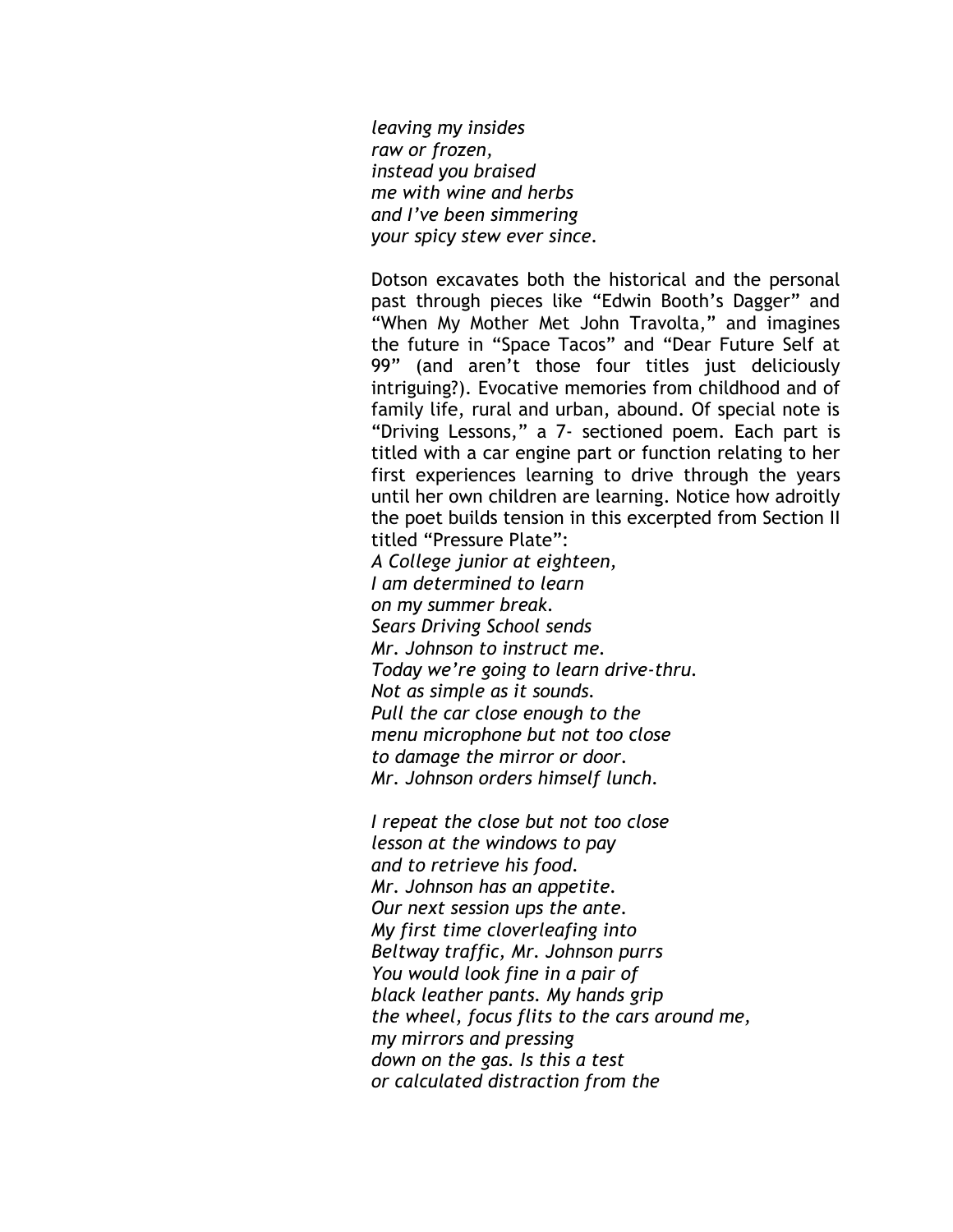*crushing rush of other drivers? Nervous, I say nothing—not then, not later—too afraid to lose my chance to learn agere—to drive.*

Dotson is clearly not afraid to tackle big issues such as aging and Alzheimer's, climate change and sexual harassment; yet the book is full of humor and affection. Her rich sense of the comical comes through even in her titles like "Dionysus Has a Crisis." (*To this reader, there is a bit of Erma Bombeck in Dotson's Erato!*)

At times she plants small and effective electric jolts within benign imagery, such as here in the start of "Living With a Beanstalk Boy":

*Teenage boy knows everything so he takes our only cow to sell at the market and returns with some magic beans and shrugs whatever when I yell and scream and choke on tears and bitterness. I am back to my endless chores of dishes and laundry, pausing only to stare hungrily at the empty pantry and wonder when the power and the phone will be turned off for good.*

A few pieces seem prescient: "How to Prepare for Disaster," "Pathogen Rampage," and "Demeter Mourns" speak eloquently to our current pandemic times yet were written earlier. Take a look at how skillfully Dotson juggles tragedy and comedy in this passage from "How to Prepare for Disaster":

*The end of the world is near and you are getting ready just in case the Mayan calendar is accurate after all and Nostradamus knew a thing or two about Arab Spring.*

Later in the poem, she wisely encourages us to: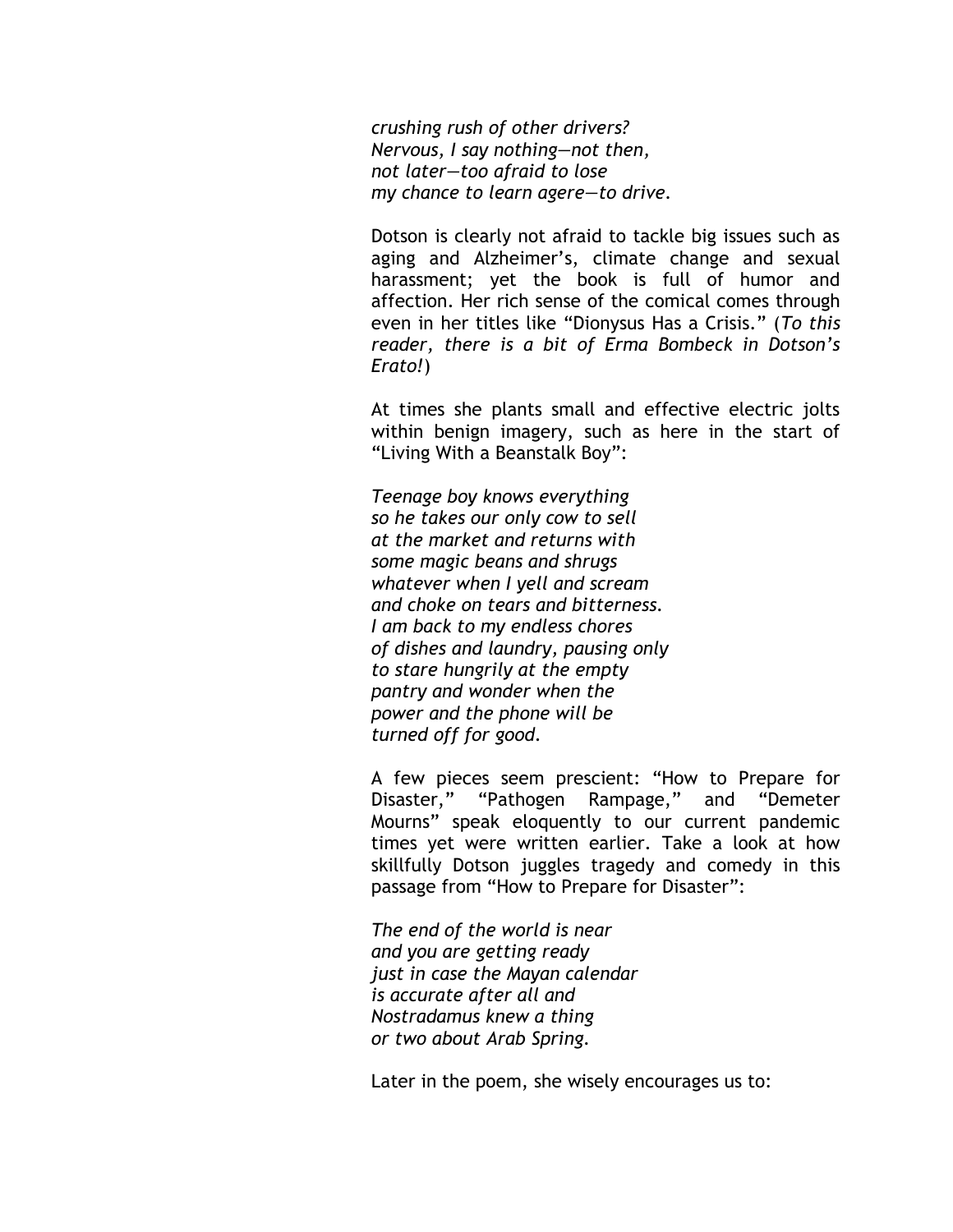*Make sure you have some reading matter along with your matches and duct tape, your can opener and your candles.*

Her poetic control and careful attention to detail are evident throughout in her expert handling of alliteration and assonance, rhyme and rhythm. She writes free verse and prose poems, list poems, and formal ones as varied as the Sonnet, Pantoum, Villanelle, Ghazal, Cento, Etheree, Golden Shovel, Luc Bat, and the Gwawdodyn. If you aren't familiar with these terms, not to worry. Dotson includes succinct and friendly footnotes explaining them, which fits with her dedication to advancing the craft and community of poetry as Founder and Program Coordinator of Highland Park Poetry. (You can learn more about her at [www.JenniferDotsonPoet.com](http://www.jenniferdotsonpoet.com/) .)

Well-known poet Ellen Bass always encourages her audiences to buy two copies of a good poetry book; one for yourself and one to give to someone interested in poetry who might not know where to begin. *Late Night Talk Show Fantasy & Other Poems* is just such a book accessible enough for beginners, but complex enough for poets and experienced readers of poetry. The latter will especially appreciate the high-wire acts Dotson performs with such challenging forms. There is truly something for everyone in this fine collection.

===ABOUT THE REVIEWER: Gay Guard-Chamberlin is a Chicago artist and writer whose first book of poems, *Red Thread Through a Rusty Needle*, was recently reviewed on the Highland Park Poets site by Lennart Lundh. She and her sister, Anara Guard, perform poetry together as Sibling Revelry.

Posted November 1, 2020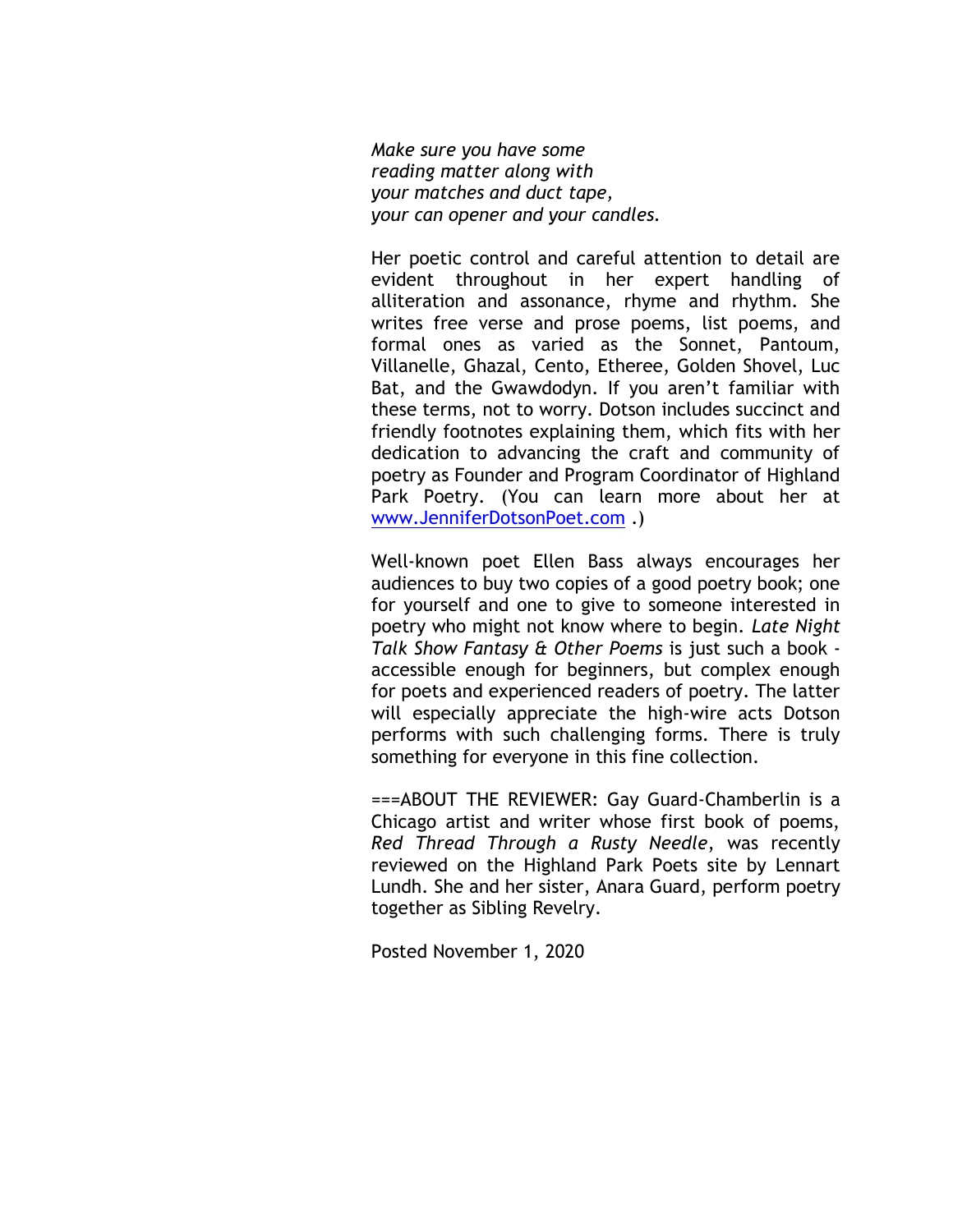#### *Asylum*

**By Elizabeth Marino** Vagabond Press, 2020 71 Pages ISBN-13: 978-1-936293-45-2

# **Review by Elizabeth Harper**



What do you think of when you hear the word "asylum"? I think of a type of total institution, regimented confinement for the outcast and out of luck. Then there's the other meaning of asylum: political asylum for folks fearing persecution and violence, seeking sanctuary and opportunity.

Elizabeth Marino's title poem, "Asylum," touches on both meanings. An encounter with a child at St. Vincent Orphan Asylum in Chicago is juxtaposed with images of children in Texas detention camps and Pakistani children after a drone attack, both "stacked up like cordwood." The last two lines of the poem get me in the gut and make the book for me: "I must go out the door/ and decide to be alive."

The themes of courage, abundance, and integrity reoccur throughout the book, along with historical, pop culture, and Chicago-specific references intertwined with personal history. There are also calls for peace and the meeting of human needs. The words "Grace," Abundance," and "Peace," all have their own capitalized line in the poem "Abundance." In "On the Cusp of the Big Moon," we are reminded "that courage/ is feeling fear/ and acting anyway/ again and again." In her signature poem,"My Mother Loved Spanish Rice," Elizabeth Marino tells us, "My mother was abundant in a puny world." Referencing Chicago neighborhoods in "Branches," she mentions some of her roots: "I was born in Englewood,/ before we branched into Humboldt Park/ and Logan Square, and out again." A standout poem for me is "What Keeps You Whole," with the title repeated in each stanza. This is a poem for our time with lines such as "Deliberate distraction is everywhere." and "This is a time of change and choosing/ how and when to let go…." Marino's poems tell stories of family, of activism, of human need and human dignity. "Litany for Peace" includes the line: "We each have a right to exist."

"Foul Fern" is a sympathetic portrait of a street woman. "In Amsterdam" features another woman character, a brief portrait of prettiness and joy. "The Direct Velvet Route" and "Body Language" deal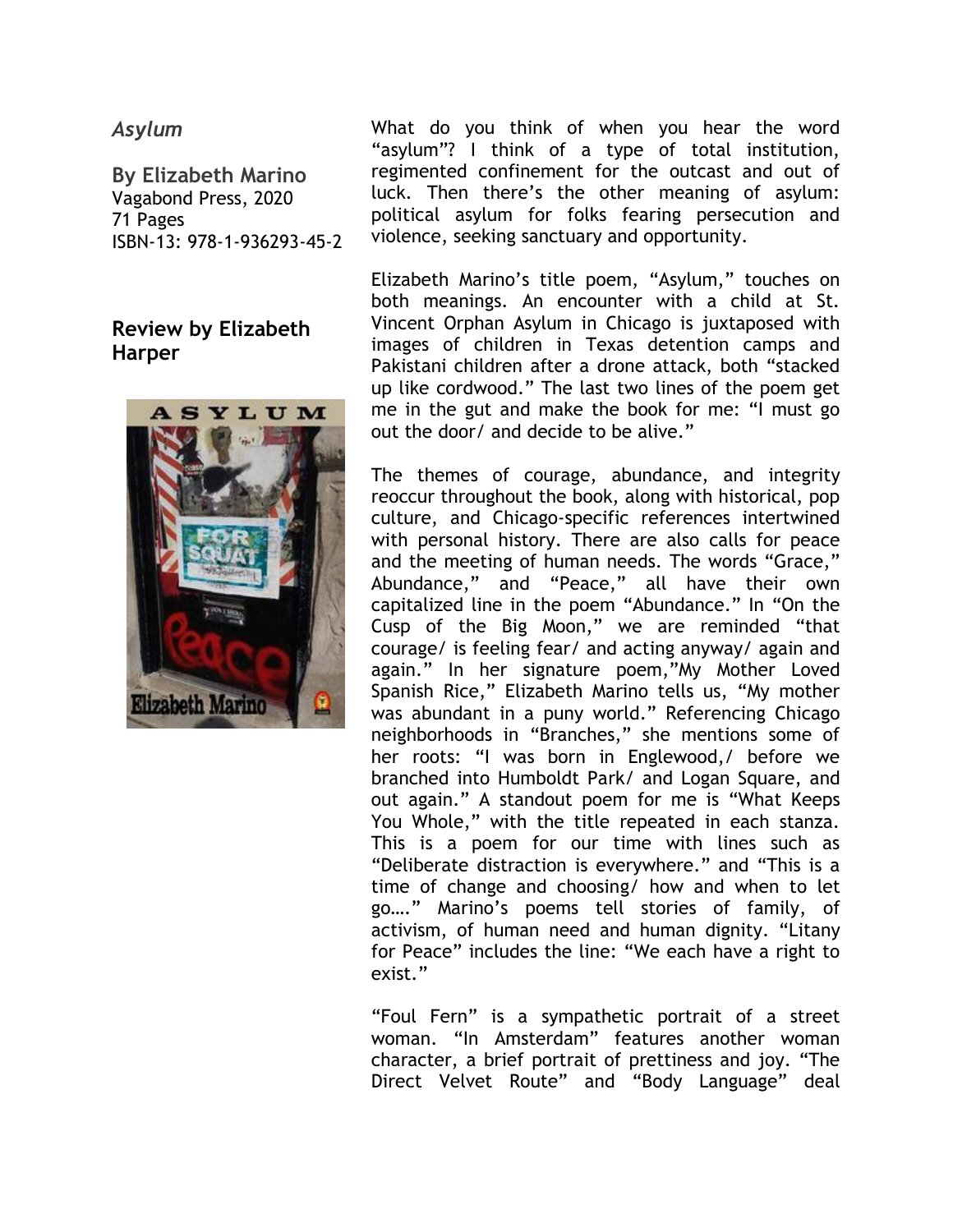explicitly with the topic of violence against women, providing the important insight that the lives of individuals and what's possible in personal relationships are damaged and limited by this kind of nauseating, gender-specific violence in our world. One of my favorite poems by Elizabeth Marino, which I've heard her read, is "Performance Poet with Daughter," a lovely description of trust between an adult and child.

The collection includes different forms, including haikus and a villanelle, and also humor and wit. In "A Man Walked Into Our "EL" Car," we are treated to an inner monologue: " *Great. Socially engaged performance artists are the new mimes*." And in "An Otherwise Uneventful Sunday in March. Chicago," our protagonist muses: "Perhaps/ casinos in vacant CPS school buildings,/ learning being such a crap shoot."

The book ends with two important autobiographical poems, "A Safer Place" and "The Days of Bobby's Passing." One of the many strengths of this book is its descriptions of individual experiences and reflections inscribed by culture, bureaucracy, infrastructure, and history.

I wholeheartedly recommend this book. Many of the poems will stick with me and be worth rereading.

===About the reviewer: Chicago poet Elizabeth Harper is the author of several books and chapbooks including *A Mercenary Girdler* and *No Solace in Memory.* She writes for the Literate Ape website.

Posted November 1, 2020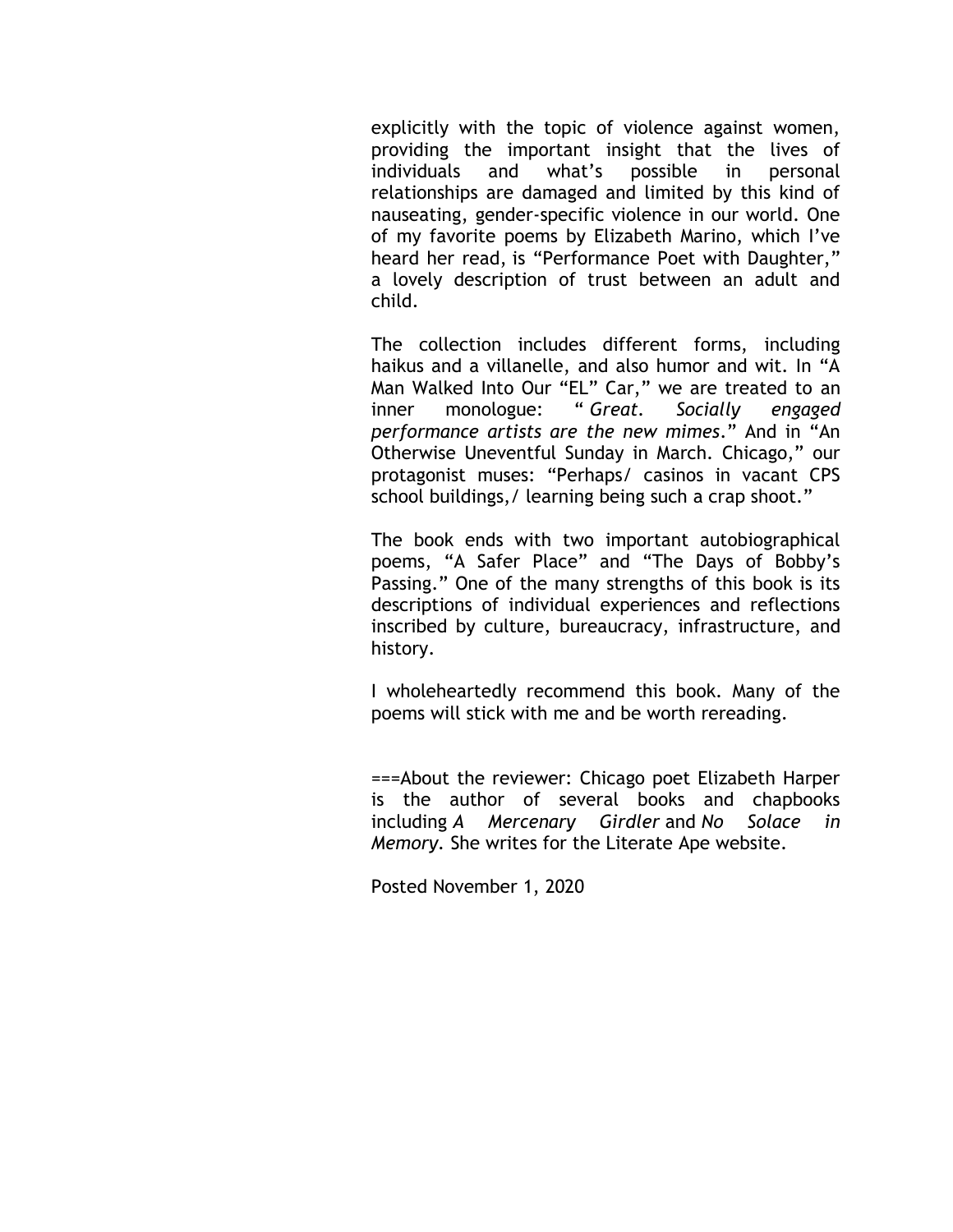*The Eden of Perhaps*

**By Agnes Vojta** Spartan Press, 2020 74 Pages ISBN-13: 978-1952411007

# **Review by Jacqueline Stearns**



Click to purchase

*The Eden of Perhaps* is a sensitively written volume of poetry that chronicles the feminine journey as it pertains to a woman's place in the world.

*Muse* takes a reflective look at a woman who discovers a new, vibrant side of herself. She doesn't know whether or not to embrace these personality traits that could "Wake her up" and give her a broader view of the world.

*Questioning* talks about a woman who finds solace in Library books. She keeps her writing a secret. "The stacks of Library books reveal what torments her" and "The computer does not judge." The woman is relieved to find the "Librarian has an unfamiliar face."

*Greeting Cards They Don't Make* deals with the horror of domestic violence: "May only peaceful thoughts touch your heart today doesn't cut it when you're dictating your statement to the prosecutor." She couldn't write because her abuser beat her so badly she suffered a concussion.

*The World Split Open*, depicts a group of women telling the truth about their lives. They have teetered on the brink of suicide, have lost children, and/or have been sexually assaulted. This particular poem made me think. Women prevail, overcoming tragedies and obstacles, to seek and find love, peace, happiness.

*We Live In A World Of Right Angles* begs the question what if people broke with tradition and didn't always do what is expected of them?

One of my personal favorites in this collection is *Never Too Late*. The character in this work begins her life's journey in midlife. Vojta implores younger women not to mock her, explaining that life experiences will make this traveler's adventures richer.

*Agnes* brilliantly weaves Greek mythology and classic fairy tales, into a seamless tapestry that asks what if our existences as we know them can change? Is fate really pre-ordained? *Sisyphus Calls It Quits* jokingly asks what if the gods didn't have a right to punish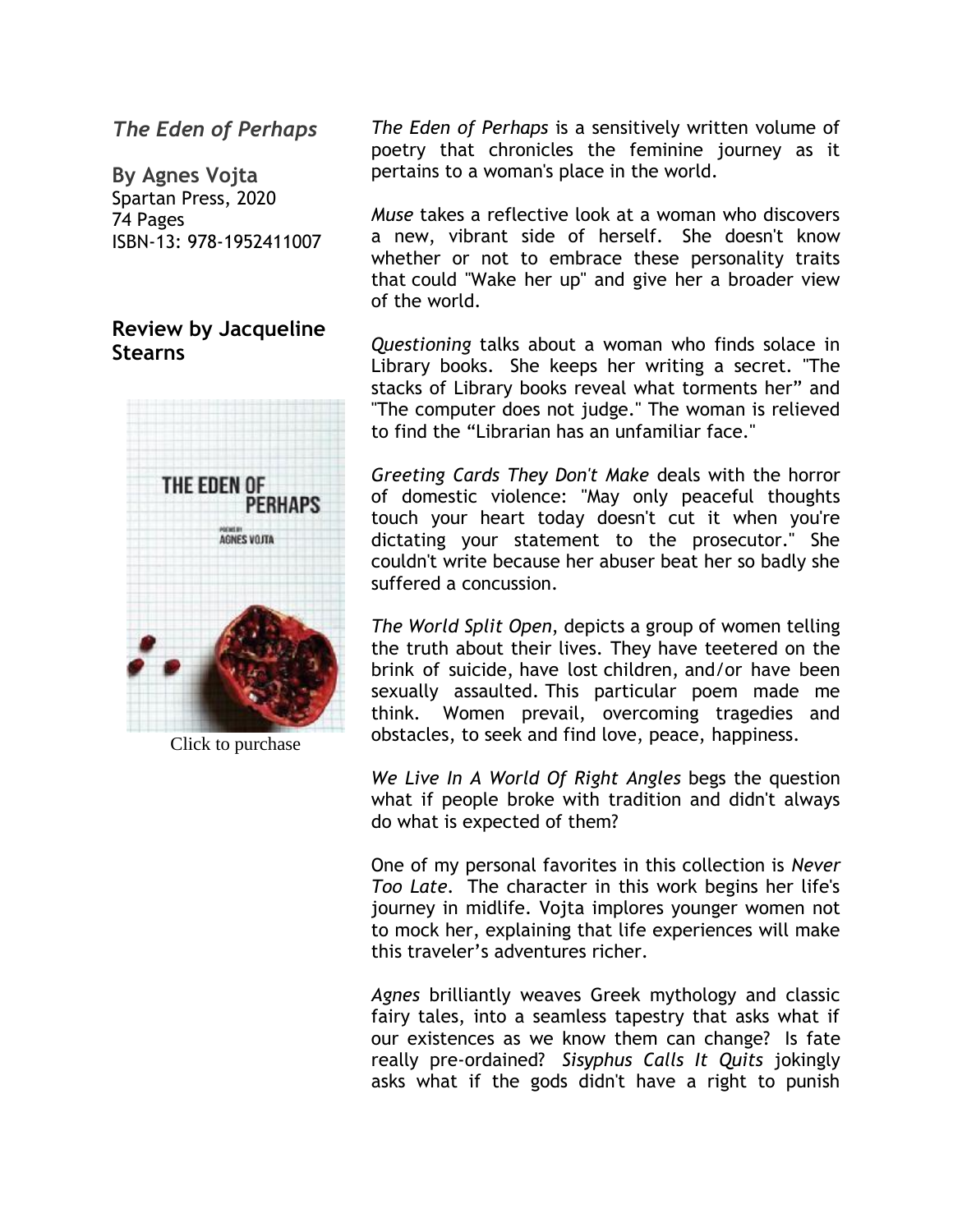Sisyphus? What would happen if Rapunzel and Aurora (Sleeping Beauty) struck out on their own, rather than waiting for their respective princes to rescue them?

Vojta also uses natural wonders as a plot device. *Peace of the River* depicts a woman yearning to cast off the shackles of an everyday routine to live by a river, becoming one with its seasons. *Trip Tych On Highway 28* is a lovely tale of a person driving toward a beautiful magical rainbow. What is life without romance?

*Unconditional* is disturbing because one person wants to erase all traces of herself from her relationship so that the components will focus on her partner.

*That Summer We Rolled Around In The Grass*, tells a tale of piquant first love and innocent sensuality.

*The Eden of Perhaps* encompasses life and its citizens slogging through attempting to find their place in the world.

===ABOUT THE REVIEWER: Jacqueline Stearns holds a B.A degree from William Patterson College (Now University). She was a feature writer for Clifton Merchant Magazine. Stearns has had been published in *The Millstreet Forward, Grapevine Christian Magazine*, and *Highland Park Poetry*.

Posted November 1, 2020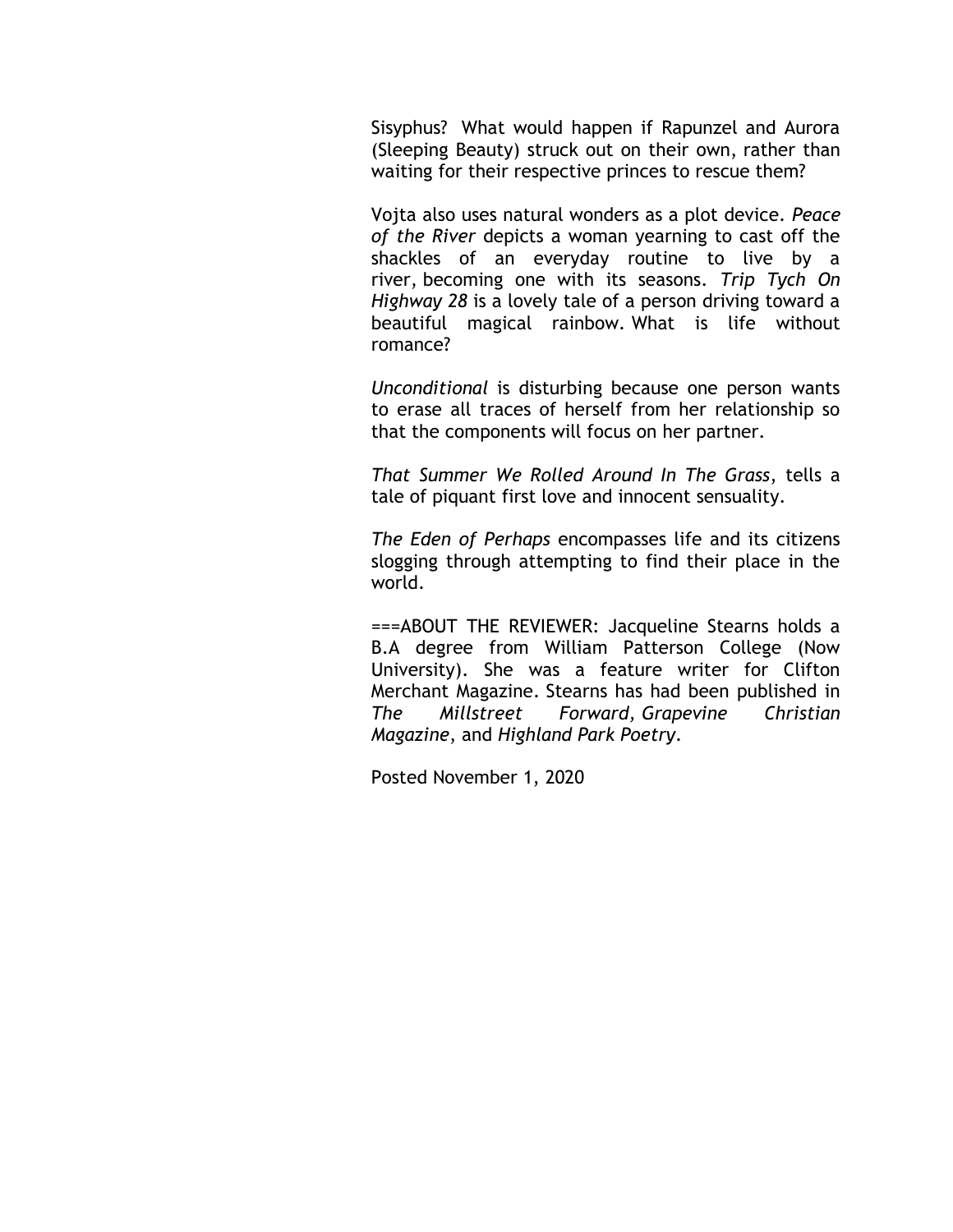*The Machinery of Grace Patrice Claeys Boyer* Kelsay Books, 2020 64 Pages ISBN-13: 978-1950462735

#### **Review by Gail Denham**



Click to purchase

*The Machinery of Grace*, an amazing poetry volume, by Patrice Boyer Clacys, is entirely written in the Cento poetry form, using lines from a large number of works, all credited in the back of the book. Ms Boyer Clacys changed little besides tenses or plurals to singular, adding none of her own words.

To have amassed this enormous amount of lines from so many poets shows a skill and attention to detail that many of us wish we could master.

However, it's not just the skill of compiling these lines into poems which have form and extend a theme – the book is a revelation of how the author viewed grief over her mother's illness and passing. Then how she progressed to a renewed look at life. The book is both comforting and a book of encouragement.

To point out a few poems – "The Beginning of Forgetting" talks of her mother slipping away: "Her childhood streets, those old recipes she'd been saving,"…"All this time, and it comes back like this – the end humming along." The poems are put together in such a way as to make complete sense, using a variety of lines.

"after all these years I can still …taste the morning rush, …keep reaching into the past for that muscle memory of love." Then the book moves into healing: "Just when you thought your history complete, the peach trees blossom." And "Thank God some things stay the same."

So much to absorb in this book of poetry, published by Kelsay Books Inc. and also available through Amazon.

===ABOUT THE REVIEWER: Gail Denham says, "Writing keeps me sane at times - Have had stories, essays, poems, and newspaper articles, plus many photos published in magazines, newspapers, books, over the last 45 years."

Posted November 1, 2020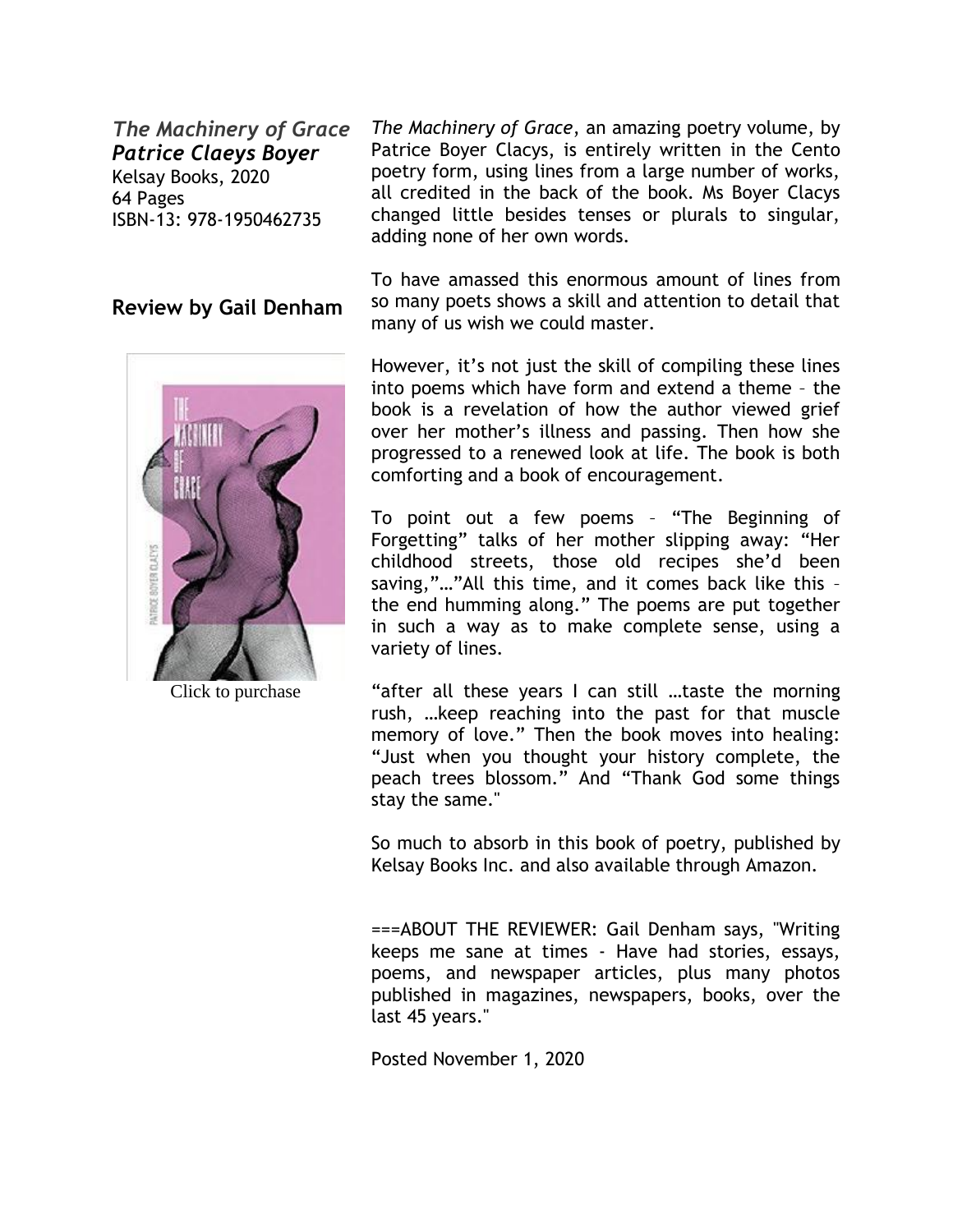*Still Life With God* **By Cynthia Atkins** St Julian Press, 2020 112 Pages ISBN-13: 978-1733023306

# **Review by Tina Cole**



Click to purchase

In *Still-Life with God,* Atkins takes us on more than an exploration, it is a quest. These are poems that pose questions and present a still life arrangement for us to consider. What are the relationships between objects, what is there and what is not and what about the gaps in-between? The poems probe the possibilities of something sacred in the now, the everyday, a relationship with God in many guises, *A wishing well/ A medicine cabinet/ A bullet/ An alibi.* We are drawn into dialogues and disputes about gender, body, illness, gun violence and mental health. Conflicts of inner and outer worlds, the personal and the communal including up-to-the-moment challenges of the twenty first century are brought out of dark closets. These are fragments gleaned over a lifetime, what has been taught, what has been learned and a reflection on the world and womanhood in all its facets chaos, struggle, triumph.

The 46 poems are arranged in four parts. Atkins' voice is loud, bold even fierce, she assaults the reader with imagery that explodes like soap bubbles, like fireworks, like missiles. Layer upon layer of filo pastry allegory and metaphor, focus and re-focus her painful, apposite and over-arching themes.

Part one begins with the sonnet, '**God is a Wishing Well'**:

 *lit-up in the parking lot of my heart,* 

which kick-starts us immediately into the landscape we are to inhabit. Following on, '**Hello Stranger'**, calls us to reflect on human isolation*.*

 *it's me the voice inside a tin box inside the intention to be a voice* …*we are lonely in our cars, we are little cubicles.* 

I particularly liked, **'Imaginary Friends',** *…* 

 *because you needed to belong you sought the debutantes who flaunted their fixed prom dates. See how they build their houses with bricks of silence.* 

A head butt of a poem that fixes us clearly in our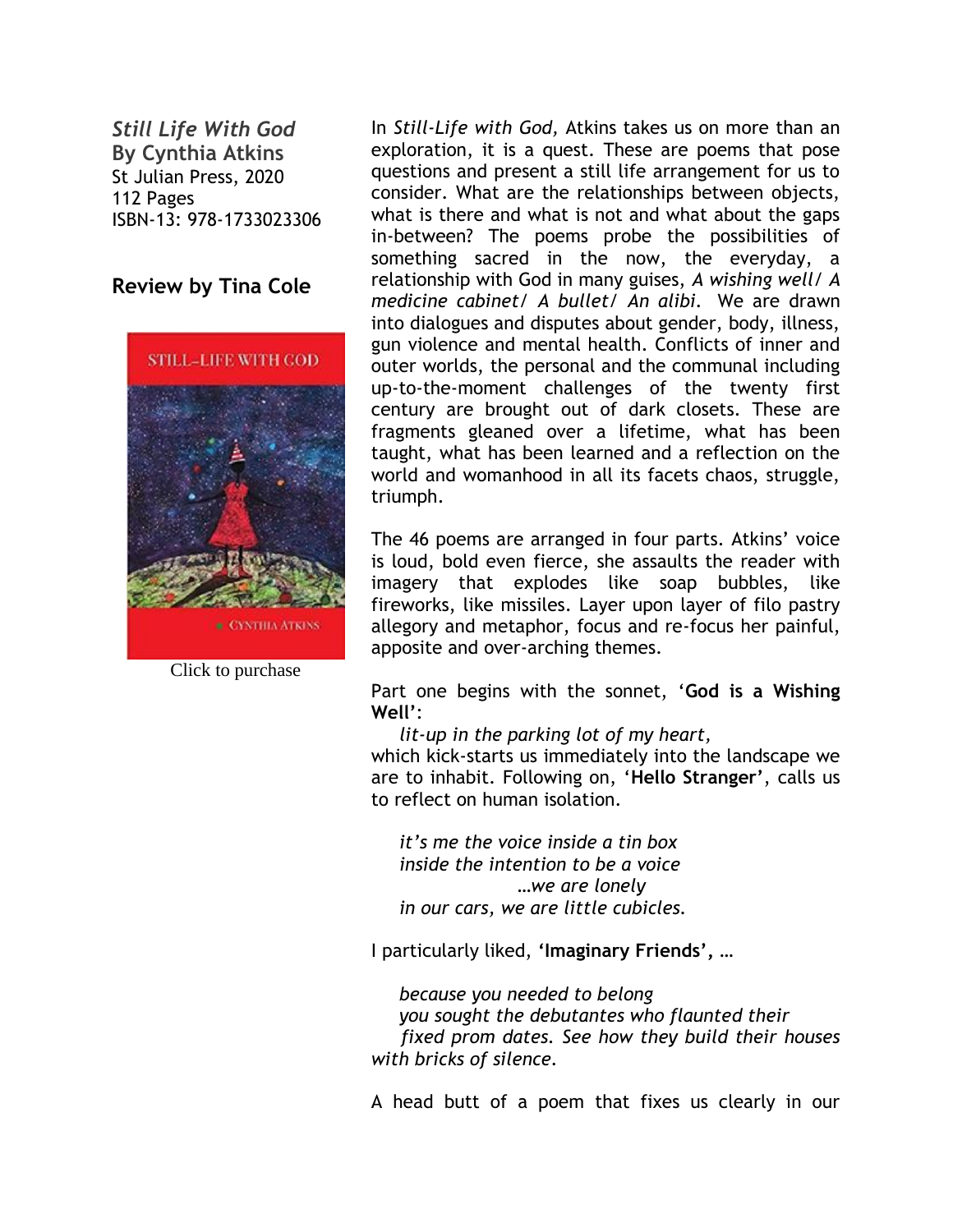twenty first century world.

Part II moves on to a younger self, a lighter perspective and begins with,'**God is a Treasure Hunt'**

 *I am a gawky kid jumping into a pile of leaves.*

Atkins pulls us along those perplexing adolescent tracks of who am I? These are poems of identity and selfdiscovery. *My Persona* – is a teenage rant, a listing of the positive and negative, a shouting out of self-belief and self-doubt. The obdurate nature of self-reflection and trying to make sense is well forked over.

 *my persona has a pecking order … is filled with yearning… is behind the curtains where loneliness dwells.* 

Part III takes us beyond the reflected self into the harsh realities of adulthood, where God might be found in a medicine cabinet, or in a library. There are powerful poems in this section that grapple with adult themes, grab you with heavily concentrated meaning.In '*House and Home;*

 *where I've left so many arguments in lamplit rooms…. my archive of scars..*

 *a shantytown of loneliness.. we tell ourselves to face the music of our grief.. it is a constant assault.* 

And equally strong, '*Domestic Terrorism'*

 *every action has a terrible twin every dictator knows there is power in fear.*

This section also contains three insightful exploratory self-portrait poems.*'Self Portrait with No Spare Parts'*

 *this is how everything is fine until it is not.* 

The final pages contain a kind of modulation – moments of quiet reflection – a Goddess appears, '*The Goddess in Purple Rain'*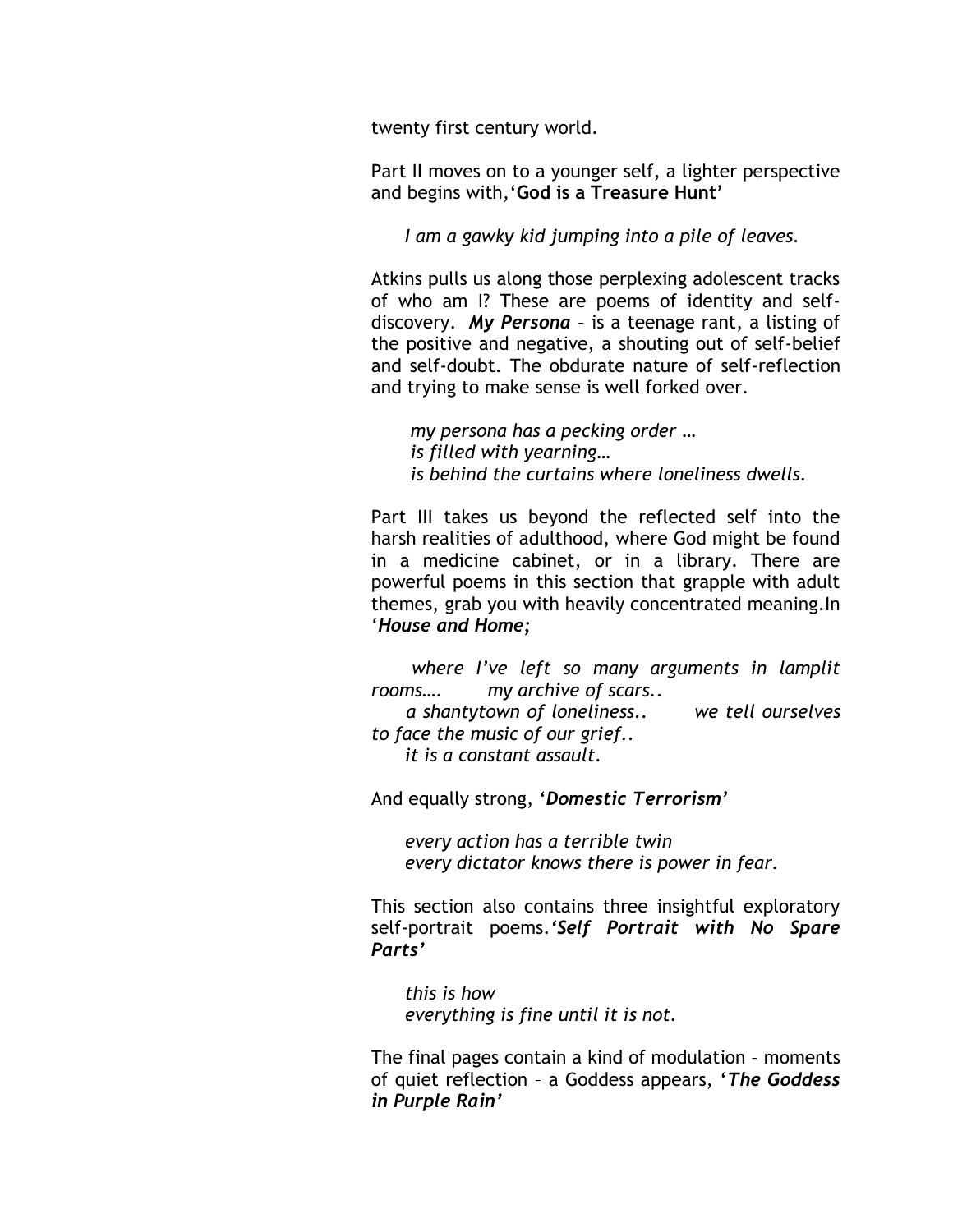*and stars allow me to follow her.. rooftops are hunkering down to sing lullabies.* 

There is a feeling of some reconciliation with the self, that some kind of still-life can be attained after facing one's own demons and the demons of society. That a search for the authentic self may bear fruit despite everyday contradictory evidence. This is a brave collection that ends with, **'God is the Myth'** prompting again the question if he is or not?

#### *Every day..*

 *we mark the calendar with one more hangnail of grief* 

These are complex poems, a roller coaster of themes, written with skilful imagery and conviction. The still life we are asked to observe and meditate on is sketched out in bold colours. Atkins language is sensitive, emphatic, and impactful, every poem seeking the divine in the everyday. The power and the passion in these poems and the journey that you are taken on as a reader leave you in no doubt that God can be found in who we are, what we do and how we do it.

=== About the reviewer: Tina Cole is a U.K. poet who lives in a rural area near the border with Wales*.* She has been writing poetry for many years, her collection – *I Almost Knew You* (2015), focussed on dysfunctional relationship themes. She has won a number of national Poetry competitions and her published poems have appeared in many U.K. magazines, collections and one in *The Guardian* newspaper. Her second collection, *Nothing but the Strength of Names,* will be released by Yaffle Press in 2021.

Posted October 1, 2020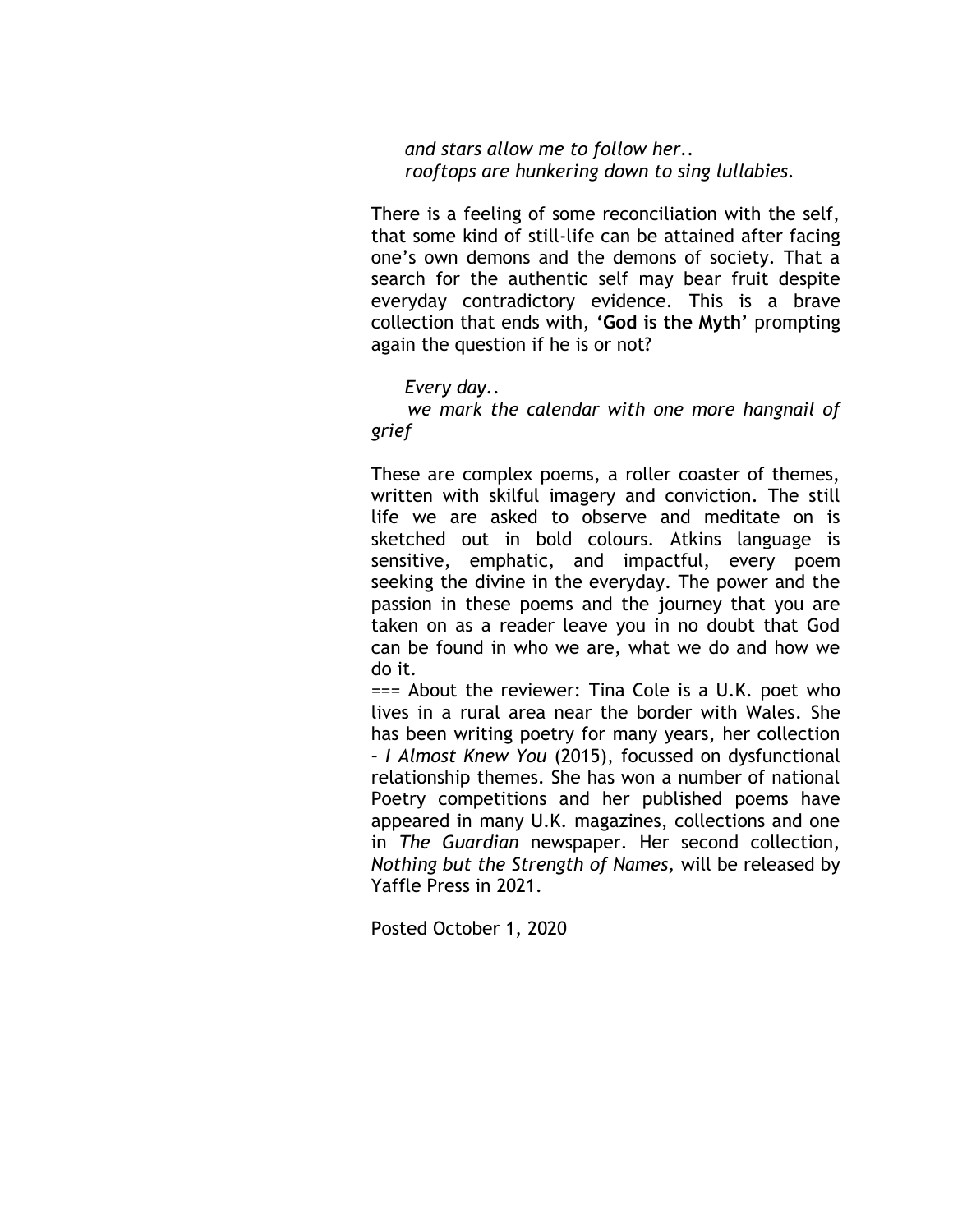#### *dancing a dizzy holiness*

**By Larry Janowski** After Hours Press, 2019 91 Pages ISBN: 978-0-578-56655-9

#### **Review by Ed Werstein**



Click to purchase

It was with a bit of skepticism that I started reading Larry Janowski's recent book, *dancing a dizzy holiness*. After all, Janowski is an ordained Franciscan Friar and I'm a former seminarian and a recovering Catholic. However, I am happy to report that I have absolutely nothing negative to say about this collection. I thoroughly enjoyed, and was frequently amazed by it.

Right from the opening lines of "Religious Poem," Janowski lets the reader know that he's not going to be preached to:

 I hear you secretly groaning, *Jesus- not religion!* Well, yes, but not a sermon in poem's clothes, but the thick Latin root of religion, the *lig* of it-- as in ligament...

And near the end of the poem the word ligature creates a nice echo with the opening. These are poems for word lovers. Poems to be read aloud.

If you like poems with titles that point the reader down a path that ends in an unexpected place, you'll find plenty to enjoy here as well. For one example, given some of the history of the Catholic priesthood, one might cringe before diving into a poem titled "Abuse." It ends, though, in a decidedly pleasant little turn. And which of us has ever read a confessional poem written from the priest's side of the screen? The last poem in this section, "Severe Thunderstorm Warning," is a narrowly constructed poem of abrupt line breaks evocative of the poetry of Todd Boss or Eavan Boland. Many of the short lines could stand alone as poetic prompts.

The book's 45 poems are grouped into seven sections. As if planned that way, the shortest section (two poems) is titled, Coming Up Short. Both poems are quite humorous, self-deprecating riffs on the author's own diminutive stature. "Thirteen Ways of Looking at a Short Guy," is a series of backhanded insults, each in its own particular style:

> *Diffident* Sorry. I didn't see you.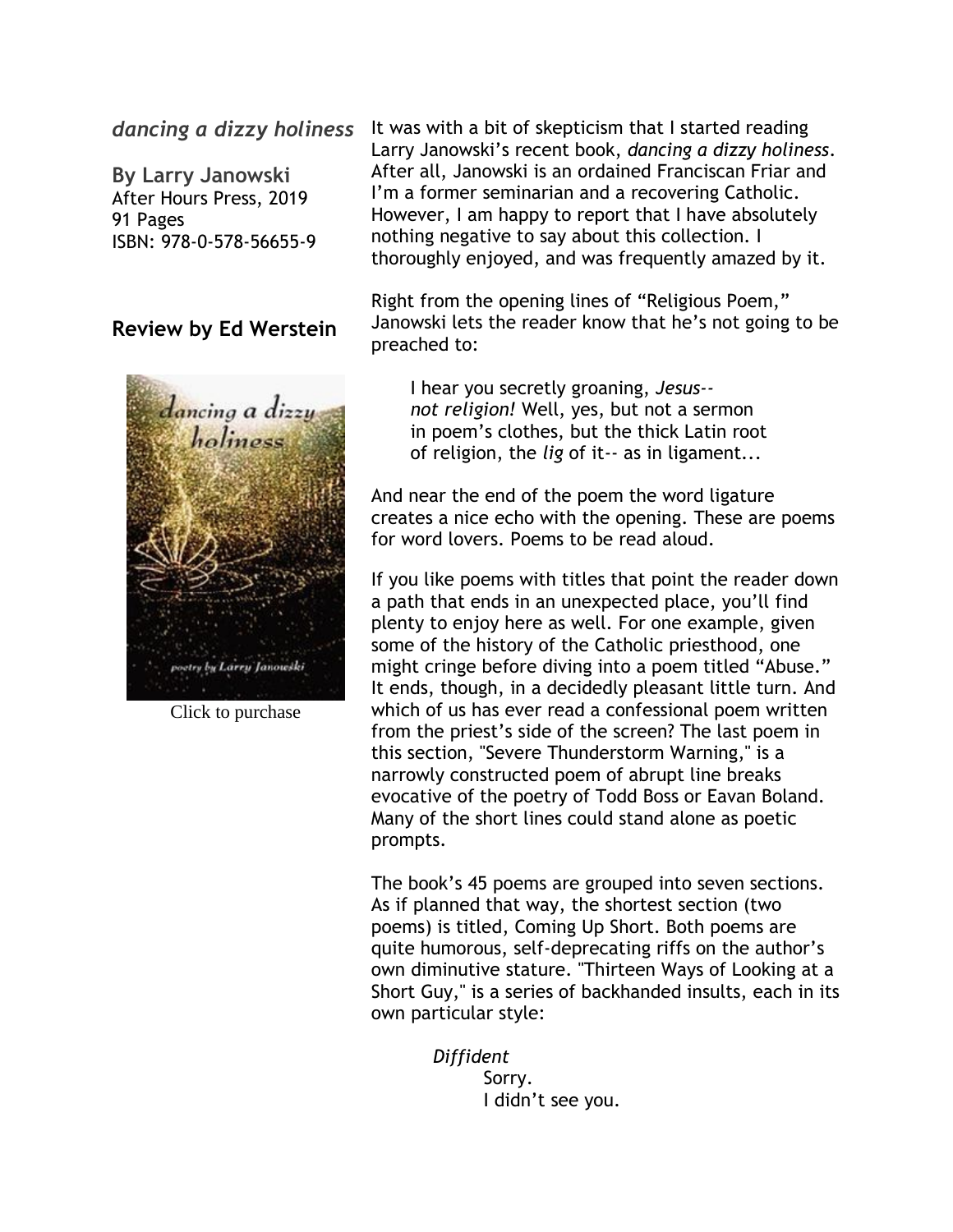*Optimistic* When it rains, you're the last to know.

The six poems in the section, The City, make up a collective ode to the place Janowski calls home, Chicago. They take us from colorful descriptions of pedestrian-watching while stopped at red lights, through the city's fickle changing seasons, and ends with election night 2008. Like many poems in the book they are full of creative metaphors. Have you ever heard slow traffic described as the *thrombosis of arterial streets?*

Family is a section of poignant, often tissue-grabbing poems that venture from the author's childhood to the parenting of his own parents in their old-age. The evolving relationship of boy and father is especially heart-warming.

The poem, "Life Expectancy", which opens a section called, The Waning Crescent, is a thought-provoking read for those of us living under the delusion that the longevity of our parents has given us a free pass into our old age. But my favorite poem in the entire collection is one called, "Skin: A Letter". It is a dreamy, speculative tribute to the authors two poetic heroes, Gerard Manley Hopkins (also a priest-poet) and Walt Whitman. In it Janowski imagines an afternoon of skinny-dipping with his heroes.

These are accessible poems written for everyone, writers and readers alike. So, leave your dictionary and mythology encyclopedia on the shelf, grab your favorite beverage, and sit down for a thoroughly enjoyable read.

===About the reviewer: Ed Werstein is a regional VP of the Wisconsin Fellowship of Poets, and the 2018 recipient of the Council of Wisconsin Writers Lorine Niedecker Prize for Poetry.

Posted October 1, 2020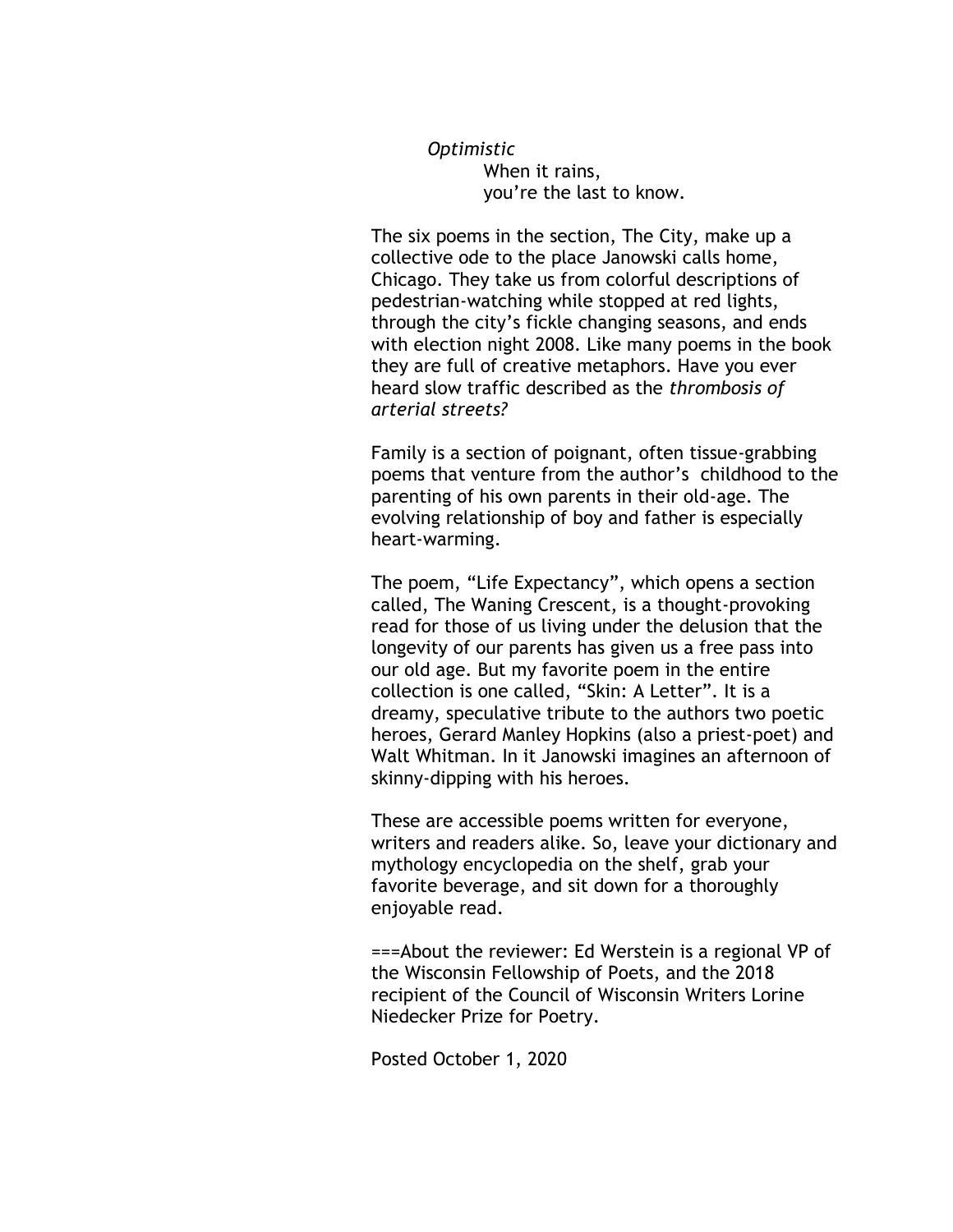#### *Body Falling, Sunday Morning*

**By Susana H. Case** Milk and Cake Press, 2019 34 Pages ISBN: 978-1-7341066-0-2

#### **Review by Joseph Zaccardi**



Click to purchase

#### *Every day, the shoe factory and then, one day, inevitably, the shotgun.*

With these startling first lines from the first poem, "No Sign of Activity," from Susana H. Case's, *Body Falling, Sunday Morning,* the reader begins a journey filled with mystery and revelation; from the cover art, whose background of newsprint is set in reversed type, that is, light color text on a dark gray pallet, to Frances Glessner Lee's photos taken of her crime-scene dioramas, reproduced here in black-and-white, from the originals done in color. This stark rendering, along with the text of the poems, adds a cinéma vérité feel to unveil truth and highlight the horror of murder, either because of passion or revenge or greed.

Case gives voice to Glessner Lee's dollhousesized dioramas, created by her in the 1940s and 50s. Although the crimes depicted were composites of actual cases, the characters and decorations of the dioramas' interiors were Glessner Lee's invention; she disclosed the dark side of domesticity and its potentially deleterious effects––many victims were women led astray from the cocoon-like security of the home––by men, misfortune, or by their low stations in life.

In this collection, Susana H. Case, the poet, shows her mastery of the ekphrastic poetic form when she connects the extraordinary with the ordinary; she redefines perceptions with linguistic agility. Few contemporary poets of ekphrastic poetry, in my opinion, can so effectively accomplish such artistry. It would not be accurate to label her poetry, and Frances Glessner Lee's dioramas, merely as artwork paired with words, for the poems in *Body Falling, Sunday Morning* are seamlessly controlled, and, because of Case's attention to detail, the reader can envision the subtle nuances in the scenes that ask: is this murder, suicide, or accident? Case employs metronymy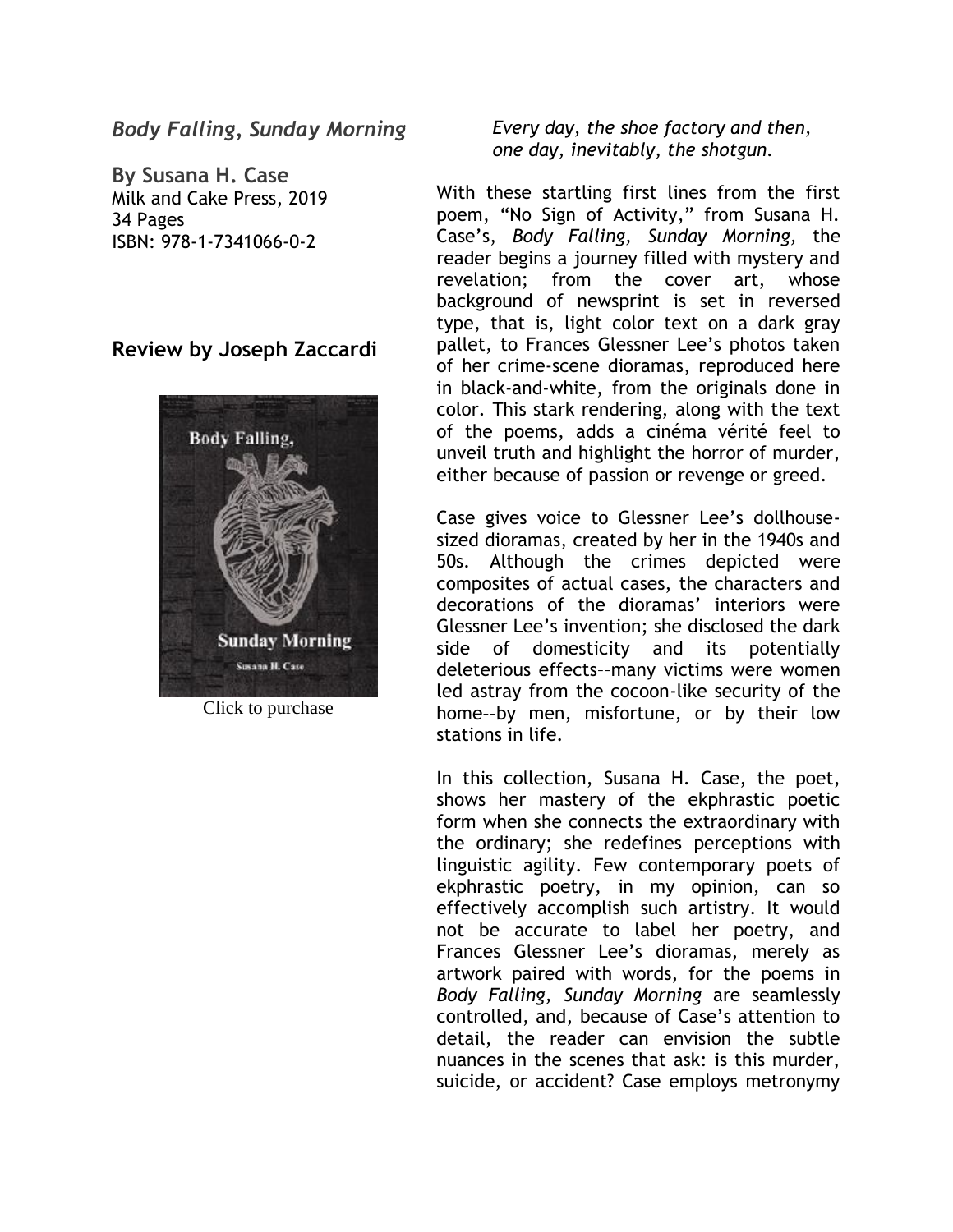and drumroll by her deftly chosen words and phrases to place us at the center of crime scenes, and guides us through the case study of the murdered, and fingers those suspected of murder: from the poem "Body in the Closet," she writes: *Her neck is slashed…. // female sexuality / begets violence; the hooker / always gets it in the end.* And this from "End of the Affair," *He bent over and shot himself / his mistress insists…. No matter that the gun's not under him….* This is not poetry for the faint of heart, one must stand awake, eye on the photographic images, ear attuned to the sound and significance of the words on the page, for they will not stay still; readers may find themselves turning back pages to re-read and re-view what has transpired. Where is the truth, one may ask; you the reader become the chief inspector and coroner, perpetrator and victim.

Case goes a step further in her placement of the black-and-white photos, assembling her poems in six scenes, each scene foreshadowed by one of Glessner Lee's dioramas. The poems explore in detail not only the dead bodies, but also the décor of the middle class and the ne'er-do-well; there are the dotted curtains and floral wallpapers, the spill of dark blood on carpets and bed sheets, a woman lying on the floor with a knife in her body. Here's four lines from the poem "Bite Marks," *A pervert, one she knows / has bitten up her torso and legs… She's cut, mis-loved, teenager / in ballet shoes, knife in gut.* 

It is the mission of the poet to find the primitive understory and bring to life, with quiet force, the victims who suffered this fate. Yes, a picture is worth a thousand words, but words, especially in the hands of a poet with the acuity of this poet, resurrects the deceased imagistically to reveal their story. She further explores the relationship of the real world to its encapsulation in rooms (stanzas) via the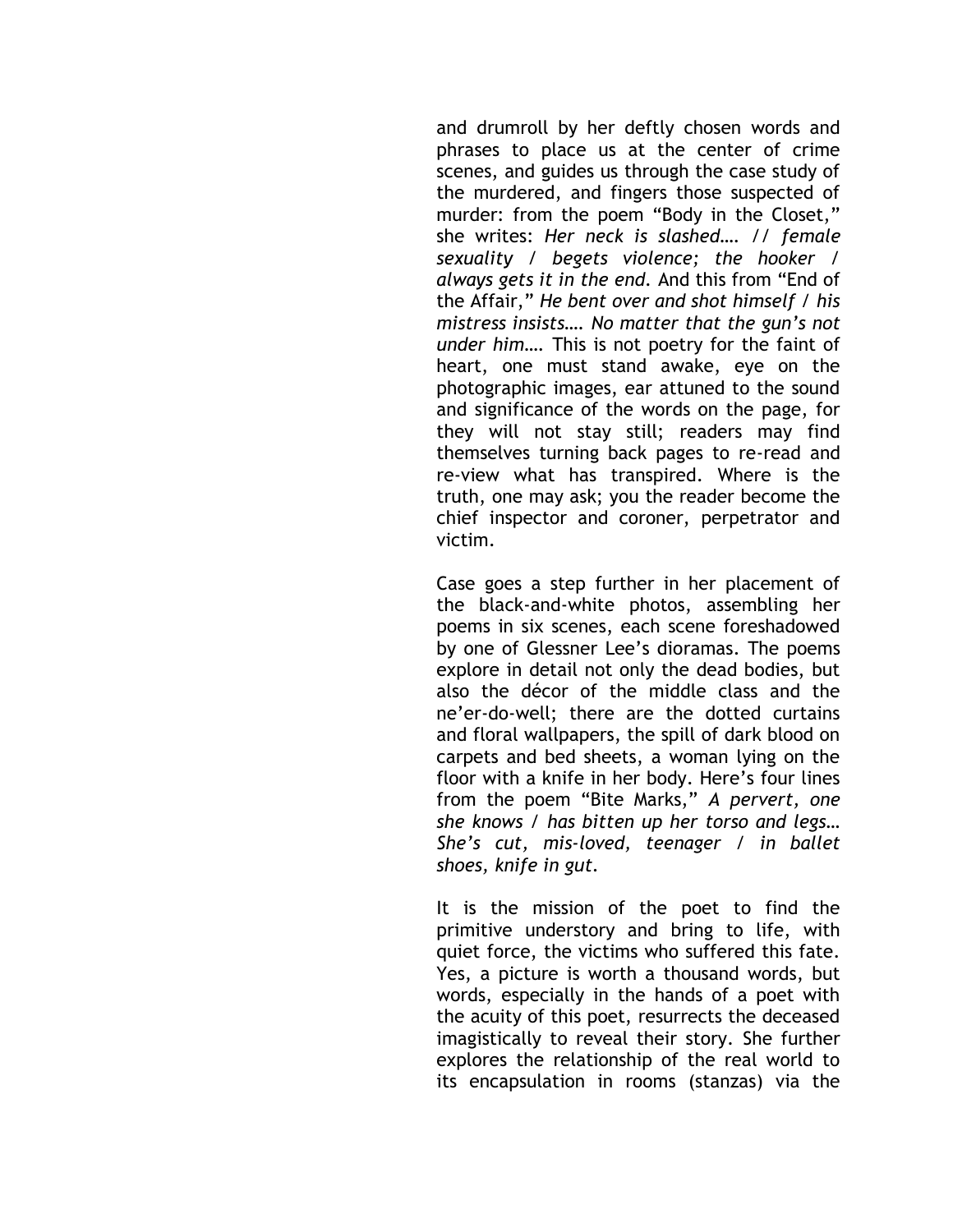dioramas, and effectively melds the distinction between the actual and the perceived.

What we have here is a poet who shares her heightened appreciation of art, for her language underscores the most consequential subject matter; in the last line, in the last poem, "Wallpaper with Fish," she shows us the devastation in its summation:

 *You don't know what to think.* 

===About the reviewer: **Joseph Zaccardi**  served as Marin County, CA poet laureate (2013-2015), and during his tenure published and edited *Changing Harm to Harmony: Bullies & Bystanders Project*. He is the author of five books poetry, the latest being *The Weight of Bodily Touches,* from *Kelsay Books*. [www.josephzaccardi.com](http://www.josephzaccardi.com/)

Posted October 1, 2020

*Wild Fruition: Sonnets, Spells, and Other Incantations*  **By Christine Swanberg** Christine Swanberg's *Wild Fruition: Sonnets, Spells, And Other Incantations* starts out as a journey, illustrated by her husband Jeffrey's well-chosen photographs.

> The first photograph, a dark interior of what appears to be a covered bridge, revealing a vista of trees, is particularly apt, and the first few poems, "Something So New," "Great River Road," and "Bridges," create the excitement every new journey presents. Swanberg is especially good at satisfying and surprising last lines, and "Great River Road" contains an

**Review by Barbara Eaton**

Puddin'head Press, 2017

ISBN: 978-0981975634

98 Pages